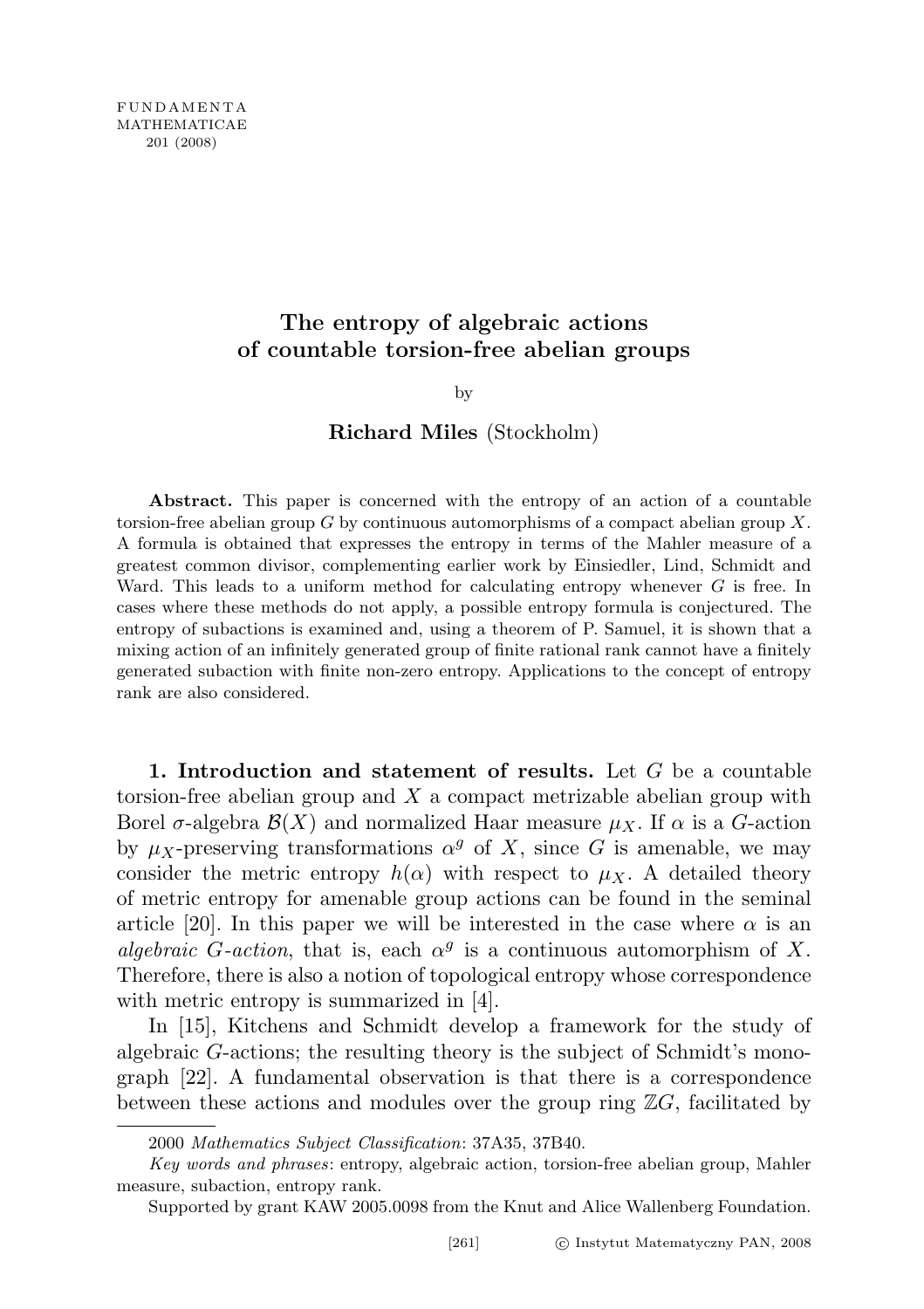Pontryagin duality (see Section 2). Write  $\alpha_M$  for the action corresponding to a  $\mathbb{Z}G$ -module  $M$ .

When  $G = \mathbb{Z}^d$ ,  $d < \infty$ ,  $\mathbb{Z}G$  can be identified with a ring of Laurent polynomials and the formula of Lind, Schmidt and Ward [16] expresses  $h(\alpha_M)$ in terms of Mahler measures of Laurent polynomials associated with  $M$ . For a Laurent polynomial  $f = f(u_1^{\pm 1}, \ldots, u_n^{\pm 1})$  with integer coefficients, the Mahler measure of f is

$$
\mathsf{m}(f) = \int_0^1 \cdots \int_0^1 \log |f(e^{2\pi i t_1}, \ldots, e^{2\pi i t_n})| dt_1 \ldots dt_n.
$$

For background on Mahler measure, consult [12]. If  $\alpha_M$  corresponds to a ZG-module  $M = \mathbb{Z}G/(f)$ ,  $f \in \mathbb{Z}G$ , then  $h(\alpha_M) = \mathsf{m}(f)$ . Lind, Schmidt and Ward's full results cover all  $\mathbb{Z}G$ -modules M and generalize earlier formulae for single automorphisms due to Yuzvinski<sup> $\lceil 25 \rceil$ </sup> and Lind and Ward  $\lceil 17 \rceil$ .

More recently, Deninger and Schmidt [4], [5] have studied the entropy of actions of residually finite groups, relaxing the assumption that  $G$  is abelian. In  $[5]$ , their main result is that if f is a unit in the convolution algebra  $L^1(G)$ ,  $\mathbb{Z} G f \subset \mathbb{Z} G$  is a left ideal and  $M = \mathbb{Z} G / \mathbb{Z} G f$ , then  $h(\alpha_M)$  is given by the logarithm of a Fuglede–Kadison–Lück determinant  $(4, Sec. 3]$ describes the relationship between these determinants and Mahler measure). In the setting of  $C^*$ -dynamical systems, the entropy of actions of infinitely generated torsion-free abelian groups has been considered by Golodets and Neshveyev [14]. The study of algebraic actions of such groups was initiated in [18] in relation to the dynamical property of expansiveness and continues here with the investigation of entropy.

When dealing with algebraic  $G$ -actions with  $G$  infinitely generated, a significant obstacle is that  $\mathbb{Z}G$  is non-Noetherian; the importance of this condition and its dynamical interpretation is discussed in [22, Sec. 3]. When G is free,  $G \cong \mathbb{Z}^d$  for some  $d \leq \infty$  (for a countable abelian group  $\Gamma$ ,  $\Gamma^{\infty}$ is used to mean  $\bigoplus_{\mathbb{N}} \Gamma$ , so  $\mathbb{Z}G$  is a unique factorization domain and the greatest common divisor of any non-trivial subset of  $\mathbb{Z}G$  is well defined. For our purposes, this condition turns out to be more important than whether or not  $\mathbb{Z}G$  is Noetherian. Also, whenever G is free,  $\mathbb{Z}G$  can be viewed as a Laurent polynomial ring in countably many variables. By using the work of Lind, Schmidt and Ward as a foundation, the following result is obtained.

THEOREM 1.1. Let  $G$  be a countable torsion-free abelian group and let  $a \subset \mathbb{Z}$  be a non-zero ideal. If there is a free group  $G' \leq G$  such that  $\mathfrak{a} = (\mathfrak{a} \cap \mathbb{Z}G')\mathbb{Z}G$  then

(1) 
$$
h(\alpha_{\mathbb{Z}G/\mathfrak{a}}) = \mathsf{m}(\gcd(\mathfrak{a} \cap \mathbb{Z}G')).
$$

In particular, such a  $G'$  exists if  $G$  itself is free or if  $\mathfrak a$  is finitely generated.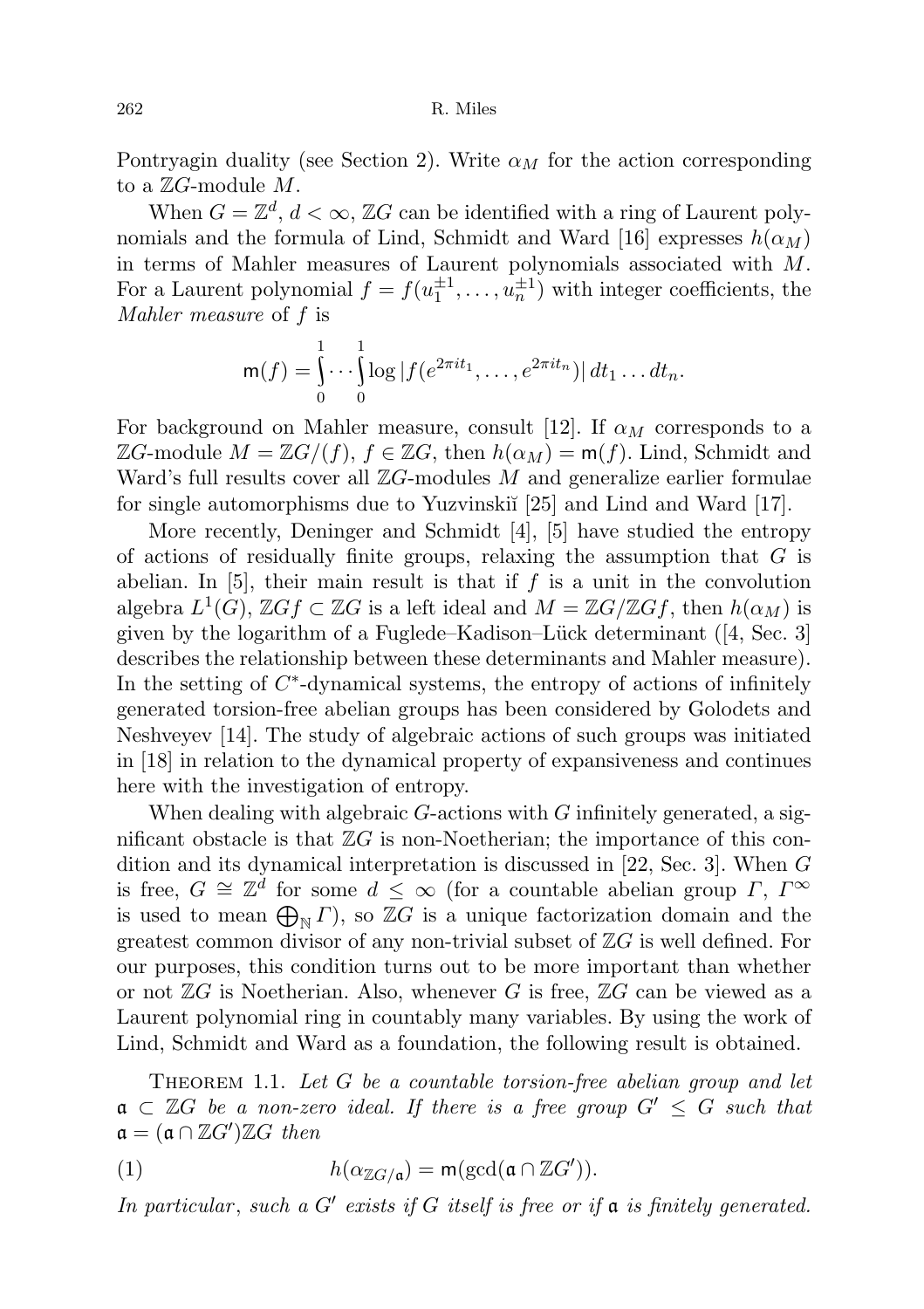The use of greatest common divisors for calculating the entropy of algebraic actions of finitely generated  $G$  was initiated by Einsiedler [6] and developed by Einsiedler and Ward [9].

Using Theorem 1.1, a general entropy formula is established for the case  $G = \mathbb{Z}^{\infty}$ . For continuity with Lind, Schmidt and Ward's work, the result is phrased to include all free G. The fact that the  $\mathbb{Z}^{\infty}$  case is so similar to that of  $\mathbb{Z}^d$ ,  $d < \infty$ , is a little surprising, since this is certainly not true for all dynamical properties (see [19], for example). When  $G$  is free, for a  $\mathbb{Z}G$ -module M, let  $\mathrm{Ass}^1(M)$  be the set of non-zero principal prime ideals in  $\mathbb{Z}G$  that are annihilators of elements of M. Upon identifying  $\mathbb{Z}G$  with a ring of Laurent polynomials, if  $\mathfrak{p} \subset \mathbb{Z}G$  is a non-zero principal prime,  $m(\mathfrak{p})$ is defined in an obvious way.

THEOREM 1.2. Let  $G = \mathbb{Z}^d$ ,  $d \leq \infty$ , and suppose M is a finitely generated  $\mathbb{Z}G$ -module. If  $M$  is a torsion module, then

(2) 
$$
h(\alpha_M) = \sum_{\mathfrak{p} \in \text{Ass}^1(M)} \mathfrak{m}(\mathfrak{p}) \dim_{\mathbb{K}(\mathfrak{p})} M_{\mathfrak{p}},
$$

where  $\mathbb{K}(\mathfrak{p})$  is the field of fractions of  $\mathbb{Z}G/\mathfrak{p}$  and  $M_{\mathfrak{p}}$  is the localization of M at **p**. If M is not a torsion module then  $h(\alpha_M) = \infty$ .

Standard results for algebraic G-actions allow one to extend Theorem 1.2 to the case where  $M$  is not finitely generated (see Remark 5.2). If neither Theorem 1.1 nor Theorem 1.2 can be applied, the situation is somewhat more complicated. In Section 5, a general formula for the entropy of actions arising from cyclic modules is proposed (Conjecture 5.4) and supporting evidence considered. The formula arises from a fundamental inequality (Theorem 5.3) that turns out to be useful for identifying actions with zero entropy.

In Section 6, the entropy of subactions is investigated. Some well-known examples of infinitely generated actions have finitely generated subactions with finite non-zero entropy (Example 6.1). However, the following theorem isolates a large class of algebraic actions for which this is not the case.

THEOREM 1.3. Suppose  $G$  is an infinitely generated torsion-free abelian group of finite rational rank and  $\alpha$  is a mixing algebraic G-action on a compact abelian group X. Then  $\alpha$  has no finitely generated subactions with finite non-zero entropy.

The proof of Theorem 1.3 relies on an application of Samuel's theorem on finitely generated unit groups [21], reflecting the algebraic nature of this phenomenon. If the mixing assumption is dropped, the same conclusion cannot be reached (Example 6.6).

The concept of entropy rank was introduced by Boyle and Lind [2] in relation to the expansive subdynamics of  $\mathbb{Z}^d$ -actions,  $d < \infty$ , although the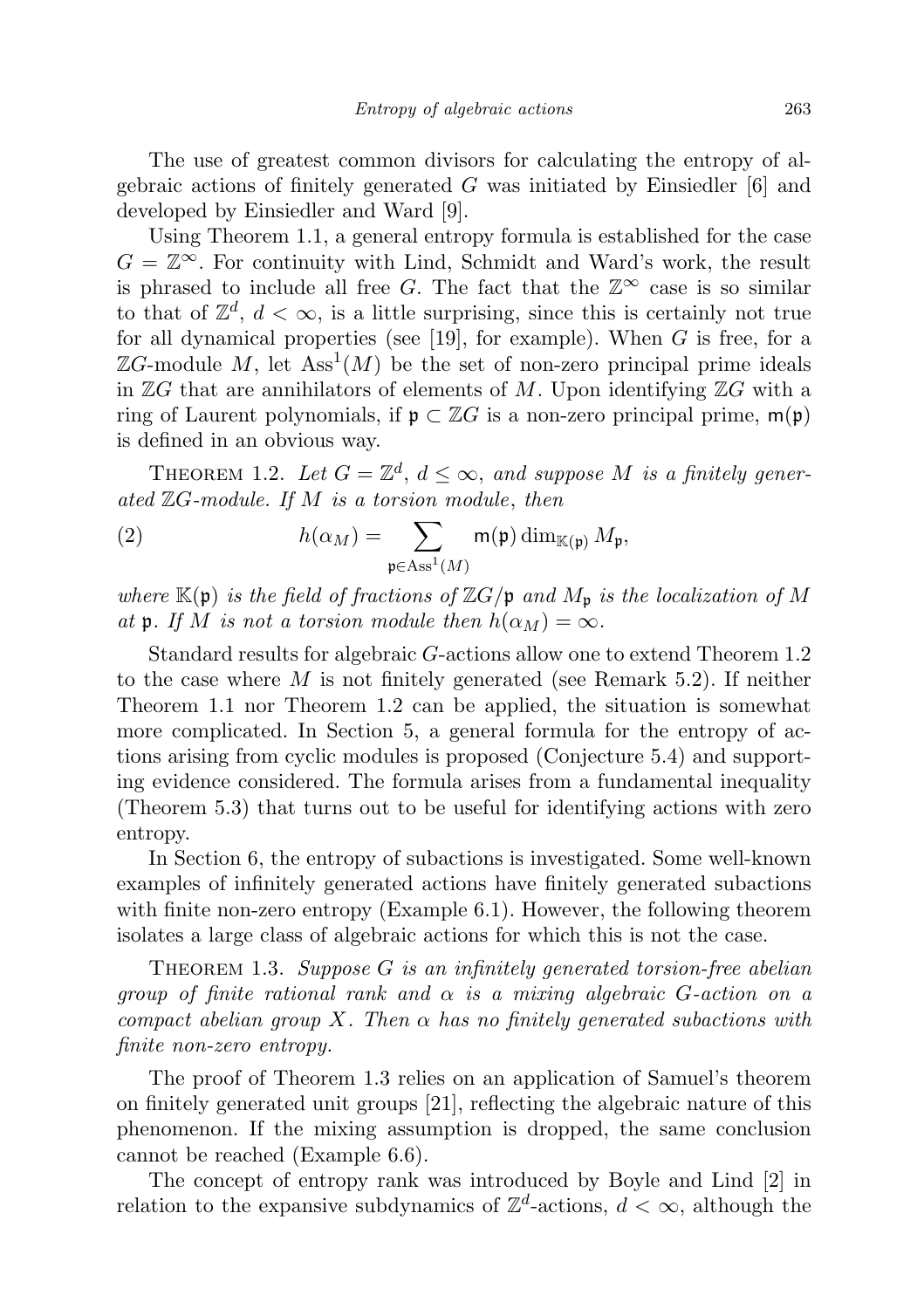definition given by Einsiedler and Lind [7] extends more easily to our setting (Definition 6.8). Roughly speaking, entropy rank expresses the least rank such that all subactions of that rank have finite entropy. Applying results from Section 5, it is possible to characterize the relationship between entropy rank and algebraic dependence (Theorem 6.9), in line with the situation for finitely generated actions [8].

**2. Preliminaries.** Let  $G$  be a countable torsion-free abelian group. The rational rank, or simply the rank, of G is  $\text{rk}(G) = \dim_{\mathbb{Q}} \mathbb{Q} \otimes G$ . A Følner sequence  $(F_i)$  in G is a sequence of finite sets  $F_i \subset G$  for which, given any  $g \in G$ ,

$$
|F_i \bigtriangleup g + F_i|/|F_i| \to 0
$$

as  $i \to \infty$ . Note that Følner sequences can always be found in G. Suppose X is a compact metrizable abelian group with Borel  $\sigma$ -algebra  $\mathcal{B}(X)$  and normalized Haar measure  $\mu_X$ . If  $\alpha$  is a G-action by  $\mu_X$ -preserving transformations  $\alpha^g$  of X, the *metric entropy* of  $\alpha$  with respect to  $\mu_X$  is the quantity

$$
h(\alpha) = \sup_{\xi} h(\alpha, \xi),
$$

where  $\xi$  runs over all finite measurable partitions of X and

$$
h(\alpha,\xi) = \lim_{i \to \infty} \frac{1}{|F_i|} H(\xi^{F_i}),
$$

 $H(\cdot)$  being the entropy of a partition with respect to  $\mu_X$  and  $\xi^{F_i} = \bigvee_{g \in F_i} \alpha^g \xi$ . It can be shown that the definition of entropy is independent of the choice of the Følner sequence. For any finite measurable partitions  $\xi$ ,  $\eta$  of X,

$$
h(\alpha,\xi) \le h(\alpha,\eta) + H(\xi \mid \eta),
$$

so the Rokhlin inequality holds. If  $(\xi_n)$  is an increasing sequence of finite measurable partitions such that  $\sigma(\bigvee_{n\geq 1}\bigvee_{g\in G}\alpha^g\xi_n)=\mathcal{B}(X)$ , then

$$
h(\alpha) = \sup_{n \ge 1} h(\alpha, \xi_n) = \lim_{n \to \infty} h(\alpha, \xi_n).
$$

For further background and explanation of these statements, see [20] and [24].

Now suppose  $\alpha$  is an algebraic action, that is, each  $\alpha^g$  is a continuous automorphism of X. If Y is a closed  $\alpha$ -invariant subgroup of X, the subscript notation  $\alpha_Y$ ,  $\alpha_{X/Y}$  is also used for the induced actions on Y and  $X/Y$ respectively. Note that

$$
h(\alpha_{X/Y}) \le h(\alpha_X)
$$
 and  $h(\alpha_Y) \le h(\alpha_X)$ .

If  $Y_1 \supset Y_2 \supset \cdots$  is a sequence of closed  $\alpha$ -invariant subgroups of X with  $\bigcap_{n\geq 1} Y_n = \{0\},\$  then

(3) 
$$
h(\alpha) = \lim_{n \to \infty} h(\alpha_{X/Y_n}).
$$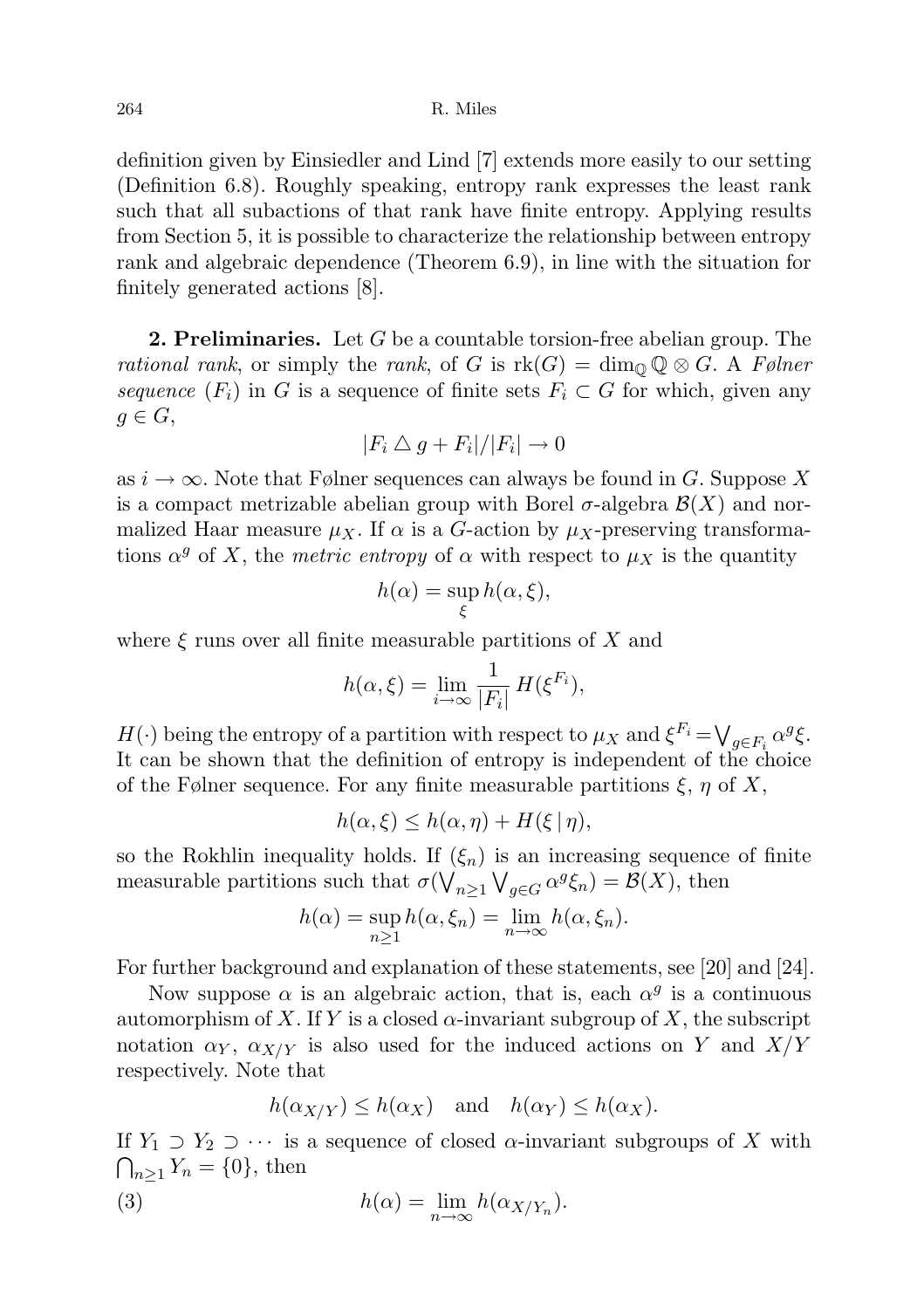These results are straightforward generalizations of the situation for  $\mathbb{Z}^d$ actions [22, Sec. 13]. Note also that Haar measure is a "dominant" measure for entropy in the sense of the variational principle (the proof of [22, Prop. 13.5] can be adapted to show this).

When  $\alpha$  is an algebraic action, via Pontryagin duality, the discrete countable dual group  $M = \widehat{X}$  becomes a module over the group ring  $\mathbb{Z}G$  by setting

$$
fa = \sum_{g \in G} c_g(f) \widehat{\alpha^g}(a),
$$

where  $a \in M$ ,  $c_g(f) \in \mathbb{Z}$  and  $f = \sum_{g \in G} c_g g$  has  $c_g = 0$  for all but finitely many  $g \in G$ . Conversely, any countable  $\mathbb{Z}G$ -module M gives rise to an algebraic G-action  $\alpha_M$  on the compact abelian group  $X_M = \tilde{M}$  by setting  $\alpha^g$ ,  $g \in G$ , to be the automorphism dual to multiplication by g on M. For any module homomorphism  $\phi : M \to N$ , the continuous (and hence measurable) dual homomorphism  $\hat{\phi} : X_N \to X_M$  satisfies  $\hat{\phi} \cdot \alpha_N^g = \alpha_M^g \cdot \hat{\phi}$  for all  $g \in G$ . For further details of the correspondence between algebraic G-actions and  $\mathbb{Z}G$ -modules, consult [22]. When it is necessary to emphasize the acting group G, write  $\alpha_M^G$ . If  $J \leq G$ , then M is naturally a  $\mathbb{Z}J$ -module and  $\alpha_M^J$ denotes the induced subaction on  $X_M$ .

Any cyclic  $\mathbb{Z}G$ -module may be written in the form  $M = \mathbb{Z}G/\mathfrak{a}$ , where  $\mathfrak{a} \subset \mathbb{Z}G$  is an ideal. Let A be a set of generators for  $\mathfrak{a}$ . Then  $X_M$  may be identified with the subgroup of  $\mathbb{T}^G$  consisting of elements  $x = (x_g)$  satisfying

(4) 
$$
\sum_{g \in G} c_g(f) x_{g+g'} = 0
$$

for all  $g' \in G$  and  $f \in \mathcal{A}$ . Set

(5) 
$$
S(\mathcal{A}) = \{ g \in G : c_g(f) \neq 0 \text{ for some } f \in \mathcal{A} \}.
$$

According to the description of  $X_M$  just given, for each  $g' \in G$ , the automorphism  $\alpha^{g'}$  identifies with the appropriate restriction of the G-shift; that is, for  $x = (x_q) \in X_M$ ,

$$
\alpha^{g'}(x)_g = x_{g+g'}.
$$

**3. Realization of actions and Følner sequences.** Suppose  $G$  is infinitely generated. Let  $\mathfrak{a} \subset \mathbb{Z}G$  be an ideal with generating set  $\mathcal{A} \subset \mathbb{Z}G$ , let  $S(\mathcal{A})$  be given by (5) and set  $M = \mathbb{Z}G/\mathfrak{a}$ . Consider the following two cases:

- (1) G is free and  $\mathfrak a$  is finitely generated. Then G splits as  $J \oplus K$ , where  $J \cong \mathbb{Z}^d$ ,  $d < \infty$ , J contains  $S(\mathcal{A})$  and  $K \cong \mathbb{Z}^\infty$ .
- (2) G is not free and there exists a free subgroup  $G' \leq G$  such that  $\mathfrak{a} = (\mathfrak{a} \cap \mathbb{Z}G')\mathbb{Z}G$ . In this case, without loss of generality, we may assume  $A \subset \mathbb{Z}G'$ . By the axiom of choice, we can find  $G' \leq J \leq G$ such that  $J \cong \mathbb{Z}^d$ ,  $d \leq \infty$ , and  $K = G/J$  is a torsion group.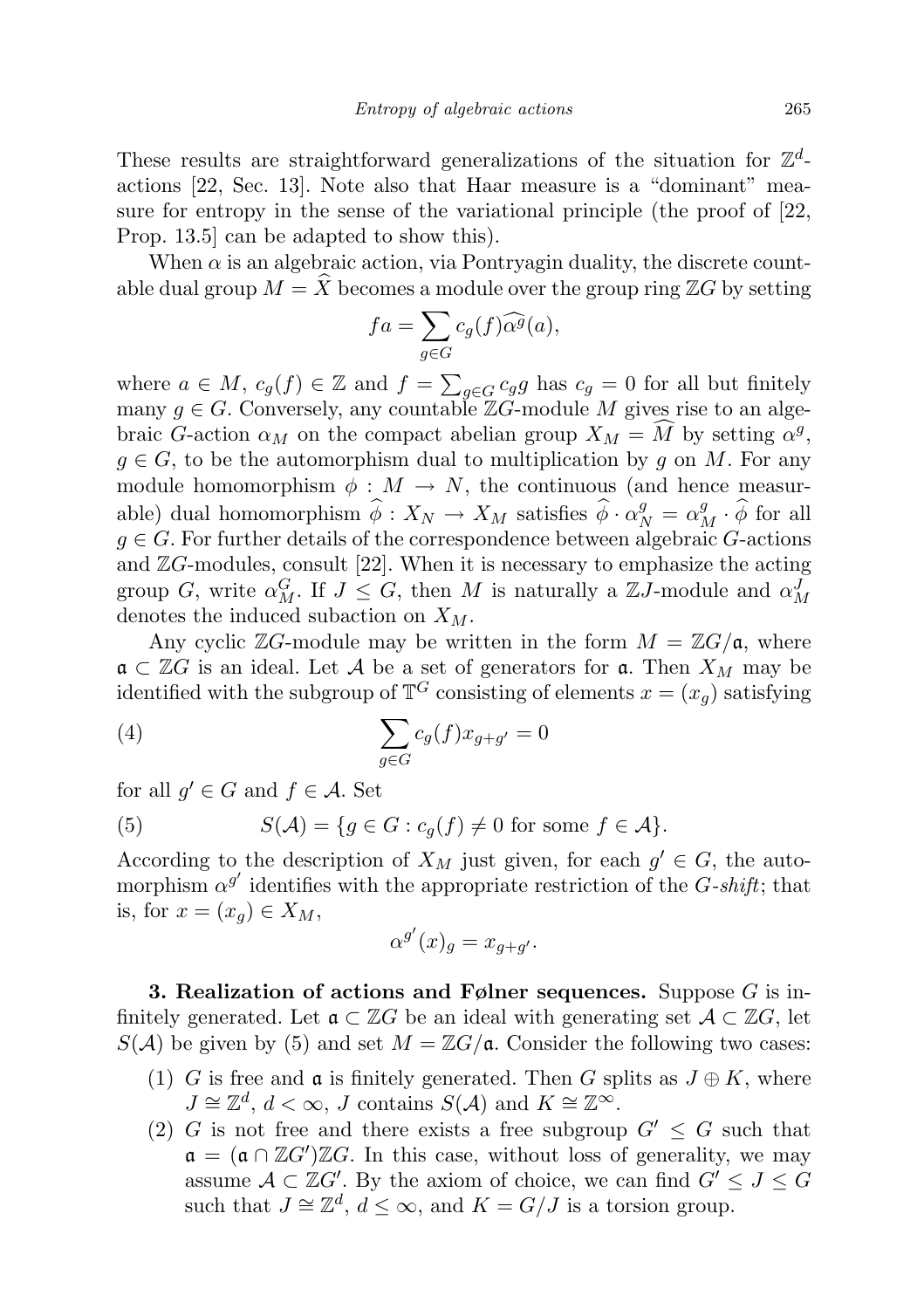In case (2), identify J with  $\mathbb{Z}^d$  and use the subsequent embedding of G into  $\mathbb{Q} \otimes J = \mathbb{Q}^d$  to identify K with a subgroup of  $(\mathbb{Q}/\mathbb{Z})^d$ , choosing coset representatives for  $\mathbb{Q}/\mathbb{Z}$  in the unit interval. This gives rise to a bijection  $G \to J \times K$ , with addition in G corresponding to

$$
(a,q) + (b,q) = (a+b+\delta(q,r), q+r),
$$
  
where  $(a,q) = (a_n, q_n), (b,r) = (b_n, r_n) \in J \times K$ , and  

$$
\delta(q,r)_n = \begin{cases} 0 & \text{if } q_n + \mathbb{Q} \ r_n < 1, \\ 1 & \text{if } q_n + \mathbb{Q} \ r_n \ge 1. \end{cases}
$$

Since  $S(\mathcal{A})$  lies in J, for any  $(b, r) \in J \times K$ , the left hand side of (4) becomes

$$
\sum_{(a,q)\in J\times K} c_{(a,q)}(f)x_{(a,q)+(b,r)} = \sum_{a\in J} c_a(f)x_{(a,0)+(b,r)} = \sum_{a\in J} c_a(f)x_{(a+b,r)},
$$

where  $c_a = c_{(a,0)}$ . Hence,  $X_M$  may be identified with the subgroup of  $\mathbb{T}^{J \times K}$ consisting of the elements  $x = (x_{(a,q)})$  satisfying

(6) 
$$
\sum_{a \in J} c_a(f) x_{(a+b,r)} = 0
$$

for all  $(b, r) \in J \times K$  and  $f \in \mathcal{A}$ . For any  $(b, r) \in J \times K$  and  $x = x_{(a,q)} \in X_M$ ,

(7) 
$$
\alpha^{(b,r)}(x)_{(a,q)} = x_{(a+b+\delta(q,r),q+r)}.
$$

In the simpler case (1),  $X_M$  identifies with the subgroup of  $\mathbb{T}^{J \oplus K}$  =  $\mathbb{T}^{J \times K}$  consisting of the elements  $x = (x_{(a,q)})$  satisfying (6) for all  $(b,r) \in$  $J \times K$ . The G-action is given by (7) with  $\delta \equiv 0$ .

It will often be useful to consider the coordinate restriction homomorphism  $\pi_J : \mathbb{T}^{J \times K} \to \mathbb{T}^J$  given by

(8) 
$$
\pi_J(x_{(a,q)}) = (y_a),
$$

where  $y_a = x_{(a,0)}$  for all  $a \in J$ . Let  $\beta$  be the J-shift on  $\mathbb{T}^J$  and  $W = \pi_J(X_M)$ . Notice that  $X_M$  may also be regarded as  $W^K$  and its Haar measure as the product measure obtained from Haar measure on W. Furthermore,

$$
\pi_J \cdot \alpha^{(b,0)} = \beta_W^b \cdot \pi_J
$$

for all  $b \in J$ . So,  $\alpha_{\mathbb{Z}J/\mathfrak{a}\cap \mathbb{Z}J}^J$  is algebraically isomorphic to  $\beta_W$ .

It is straightforward to obtain Følner sequences in  $G$ . However, we wish to use a specific form of Følner sequence to complement the description of the dynamical system  $(X_M, \alpha_M)$  given above.

LEMMA 3.1. Let  $d \leq \infty$ . For  $d = \infty$  set  $s(i) = \left| \frac{1}{2} \right|$  $\frac{1}{2} \log_2 i$  and for  $d < \infty$ set  $s(i) = d, i \geq 1$ . The sequence  $(F_i)$  defined by

$$
F_i = \{(a_n) \in \mathbb{Z}^d : -i \le x_n \le i \text{ when } n \le s(i), x_n = 0 \text{ when } n > s(i)\}
$$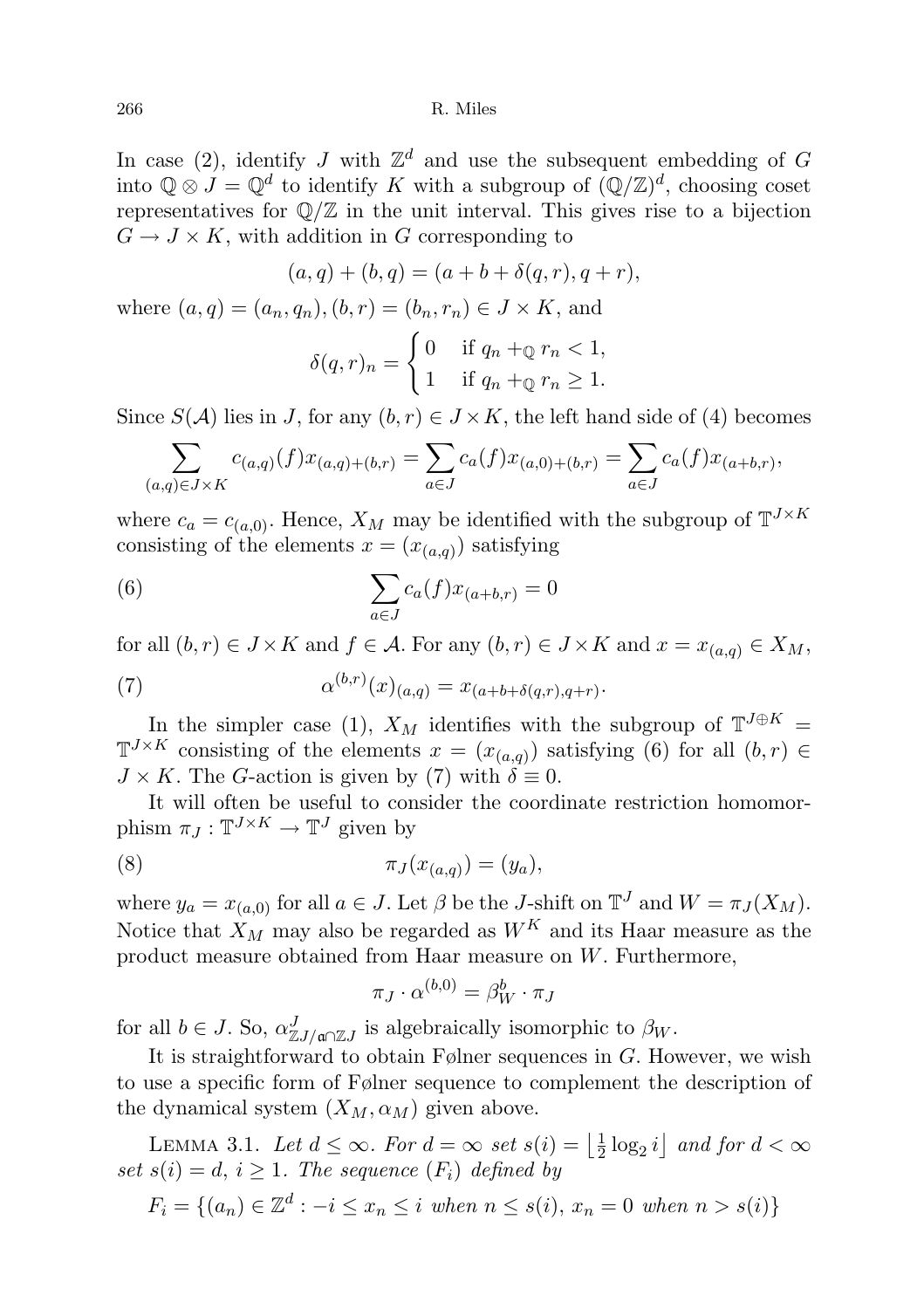is a Følner sequence in  $\mathbb{Z}^d$ . If G is not free and J and K are as above, there is a sequence  $K_1 \leq K_2 \leq \cdots$  of finite subgroups of K such that  $(E_i) = (F_i \times K_i)$  corresponds to a Følner sequence in G.

*Proof.* Let  $b = (b_n) \in \mathbb{Z}^d$  and let  $||b|| = \max\{b_n\}$ . For a group of the form  $\Gamma^{\infty}$  and any  $\gamma = (\gamma_n) \in \Gamma^{\infty}$ , set  $\ell(\gamma) = \max\{n : \gamma_n \neq 0\}$ . Then

$$
|F_i \bigtriangleup b + F_i| \ll (2i+1)^{s(i)} - (2i+1)^{s(i)-\ell(b)}(2i+1-||b||)^{\ell(b)} \ll |F_i|i^{-1},
$$

so  $(F_i)$  is a Følner sequence. At this stage,  $(s(i))$  could be any sequence of positive integers tending to infinity.

Let  $K_1 \leq K_2 \leq \cdots$  be a sequence of finite subgroups of K such that  $\bigcup_{i\geq 1} K_i = K$ . Each  $K_i$  can be chosen so that  $\ell(q) \leq s(i)$  for all  $q \in K_i$ . Let  $r \in K$  and suppose i is large enough so that  $F_i$  contains b and  $K_i$  contains r. Notice that

$$
(b,r) + E_i = \{ (a+b+\delta(p-r,r),p) : a \in F_i, p \in K_i \},\
$$

with  $\delta(p-r,r)_n = 0$  for all  $n > s(i)$ . Set  $\Lambda_i = {\delta(p-r,r) : p \in K_i}$ . Then the sets  $K_i(\lambda) = \{ p \in K_i : \delta(p-r, r) = \lambda \}, \lambda \in \Lambda_i$ , partition  $K_i$  and

$$
E_i \bigtriangleup (b, r) + E_i = \bigcup_{\lambda \in \Lambda_i} (F_i \bigtriangleup b + \lambda + F_i) \times K_i(\lambda).
$$

Therefore,

(9) 
$$
|E_i \bigtriangleup (b, r) + E_i| = \sum_{\lambda \in \Lambda_i} |K_i(\lambda)| |F_i \bigtriangleup b + \lambda + F_i|.
$$

Furthermore,

$$
|F_i \triangle b + \lambda + F_i| \ll (2i+1)^{s(i)} - (2i)^{s(i)-\ell(b)}(2i-||b||)^{\ell(b)} \ll \sum_{j=0}^{s(i)-1} {s(i) \choose j} (2i)^j
$$
  

$$
\leq (2i)^{s(i)-1} \sum_{j=0}^{s(i)} {s(i) \choose j} = (2i)^{s(i)-1} 2^{s(i)}.
$$

Substituting into (9) gives

$$
|E_i \bigtriangleup (b, r) + E_i| \ll (2i)^{s(i)-1} 2^{s(i)} \sum_{\lambda \in \Lambda_i} |K_i(\lambda)| \le (2i)^{s(i)-1} i^{1/2} |K_i|.
$$

So,  $|E_i \bigtriangleup (b, r) + E_i| / |E_i| \ll i^{-1/2}$ .

Finally, note that if G is free and  $G' \leq G$  has finite index, then

(10) 
$$
h(\alpha^{G'}) = |G/G'|h(\alpha^G).
$$

To see this, first establish a bijection  $G \to J \times K$ , where  $J = G'$  and  $K = G/G'$ . As in Lemma 3.1, it follows that  $E_i = F_i \times K$  corresponds to a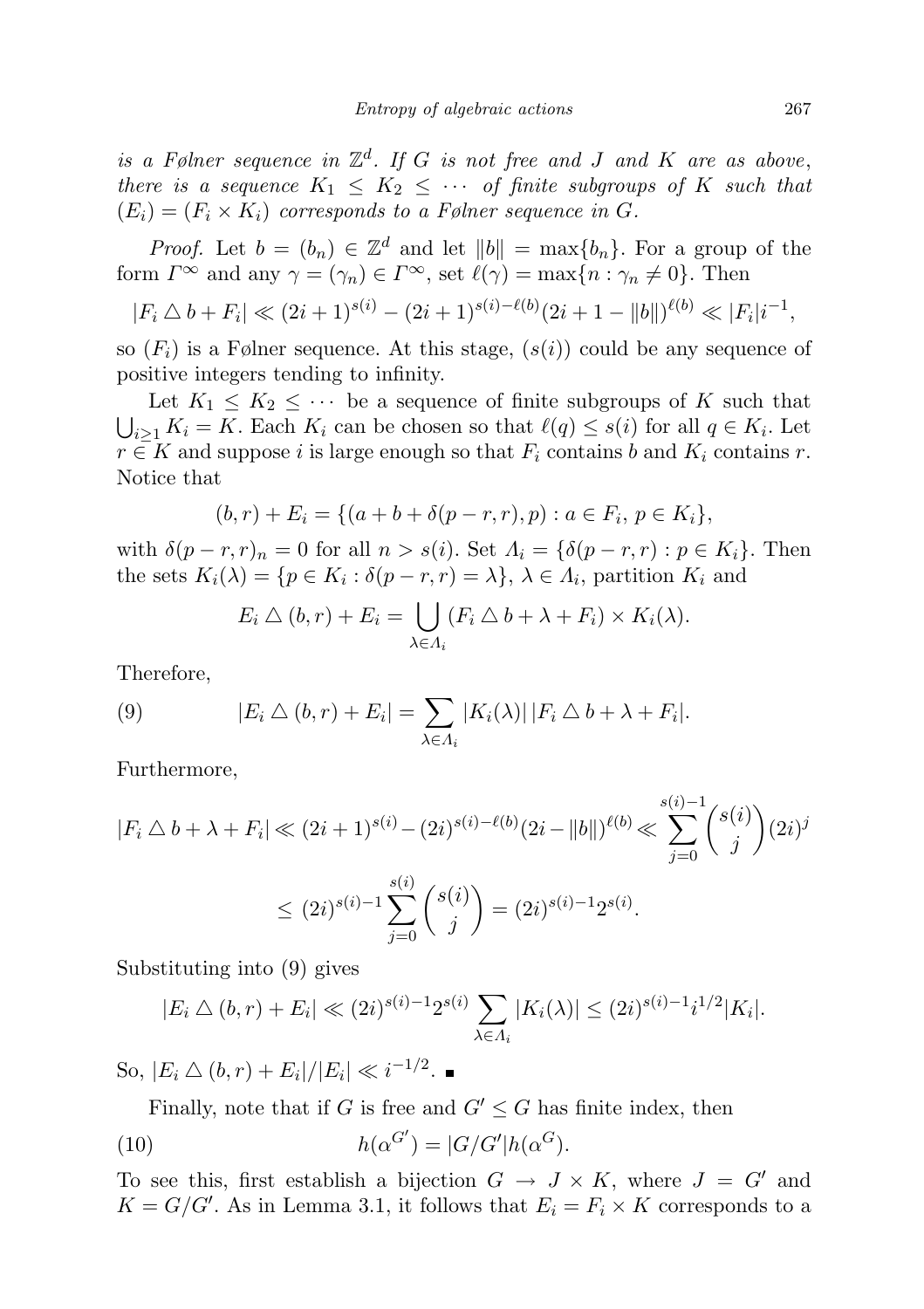Følner sequence in G. For any finite measurable partition  $\xi$  of X,

$$
\frac{1}{|F_i|} H\left(\bigvee_{b \in F_i} \alpha^{(b,0)} \bigvee_{r \in K} \alpha^{(0,r)} \xi\right) = \frac{|K|}{|E_i|} H(\xi^{E_i}).
$$

Hence,

$$
h\left(\alpha^{G'}, \bigvee_{r \in K} \alpha^{(0,r)}\xi\right) = |K|h(\alpha^{G}, \xi).
$$

From the same argument as for a single transformation, the result follows.

4. Entropy and the greatest common divisor. In this section, the proof of Theorem 1.1 is given. We begin by expressing Lind, Schmidt and Ward's formula in a form more suitable for our needs. The following result is a more straightforward version of [6, Lem. 4.5] and we supply an alternative proof.

LEMMA 4.1. Suppose  $J = \mathbb{Z}^d$ ,  $d < \infty$ , and let  $\mathfrak{b} \subset \mathbb{Z}J$  be a non-zero ideal. Then

$$
h(\alpha_{\mathbb{Z}J/\mathfrak{b}}) = \mathsf{m}(\gcd(\mathfrak{b})).
$$

*Proof.* Let  $R = \mathbb{Z}J$  and note that this ring is a Noetherian unique factorization domain. Let  $g = \gcd(\mathfrak{b})$ . Since  $\mathfrak{b} \subset (g)$ , there is a surjective R-module homomorphism  $R/\mathfrak{b} \to R/(g)$  and a corresponding dual inclusion  $X_{R/(g)} \to X_{R/\mathfrak{b}}$  yielding

$$
h(\alpha_{R/\mathfrak{b}}) \ge h(\alpha_{R/(g)}) = \mathsf{m}(g),
$$

by [16, Th. 4.2].

If  $g \neq 1$ , we may write  $g = g_1^{e_1} \cdots g_m^{e_m}$ , where each  $g_i$  is prime and  $e_i \geq 1$ for all  $1 \leq i \leq m$ . If  $g = 1$ , set  $m = 0$ . There is a list  $\mathfrak{p}_1, \ldots, \mathfrak{p}_n$  of associated primes of  $R/\mathfrak{b}$  such that  $\mathfrak{b}$  has an irredundant primary decomposition  $\mathfrak{b} =$  $\bigcap_{i=1}^n \mathfrak{b}_i$ , where each  $\mathfrak{b}_i$  is a  $\mathfrak{p}_i$ -primary ideal,  $\mathfrak{p}_i = (g_i)$  for all  $1 \leq i \leq m$ , and the remaining primes are non-principal. For each  $1 \leq i \leq m$ ,

$$
\mathfrak{b}_i = \mathfrak{b} R_{\mathfrak{p}_i} \cap R = \{ f \in R : sf \in \mathfrak{b} \text{ for some } s \in R \setminus \mathfrak{p}_i \}.
$$

By the definition of the greatest common divisor, there exists  $s \in R \setminus \mathfrak{p}_i$ such that  $sg_i^{e_i} \in \mathfrak{b}_i$ . Therefore,  $g_i^{e_i} \in \mathfrak{b}_i$  and there is a surjective R-module homomorphism  $R/(g_i^{e_i}) \to R/\mathfrak{b}_i$ . Hence,

(11) 
$$
h(\alpha_{R/\mathfrak{b}_i}) \leq h(\alpha_{R/(g_i^{e_i})}).
$$

The R-module homomorphism  $R \to N = \bigoplus_{i=1}^n R/\mathfrak{b}_i$  given by sending f to  $(f + b_1) \oplus \cdots \oplus (f + b_n)$  has kernel b, so there is a dual projection  $X_N \to X_{R/\mathfrak{b}}$ . For  $m < i \leq n$ , each of the modules  $R/\mathfrak{b}_i$  has no principal associated primes, and therefore  $h(\alpha_{R/\mathfrak{b}_i}) = 0$ , by [16, Lem. 4.3 and Th. 4.2].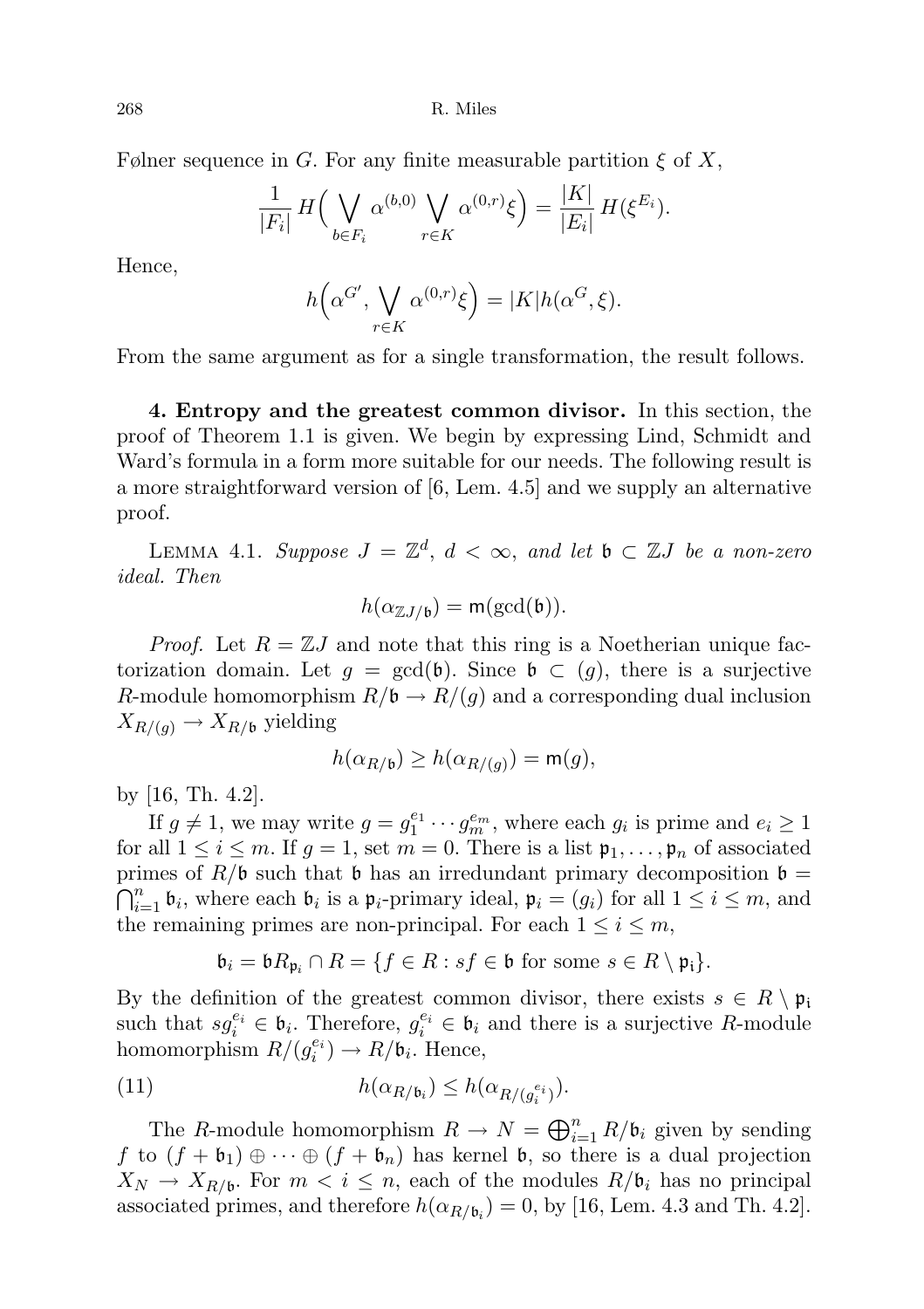Thus, by  $(11)$ ,

$$
h(\alpha_{R/\mathfrak b})\le h(\alpha_N)=\sum_{1\le i\le n}h(\alpha_{R/\mathfrak b_i})\le \sum_{1\le i\le m}\mathsf m(g_i^{e_i})=\mathsf m(g).
$$

*Proof of Theorem 1.1.* First note that if  $G$  is finitely generated, the result follows from Lemma 4.1, so let  $G$  be infinitely generated. Assume that either case (1) or case (2) of Section 3 holds. According to the hypotheses of the theorem, the only remaining possibility is that  $G$  is free and the ideal  $\alpha$  is infinitely generated; we return to this in a moment.

Let  $M = \mathbb{Z}G/\mathfrak{a}, \alpha = \alpha_M$  and, as in Section 3, let  $X_M$  be regarded as the subgroup of  $\mathbb{T}^{J \times K}$  defined by the relations (6). Let  $\pi_J$  be given by (8), set  $W = \pi_J(X_M)$  and let  $\beta_W$  be the restriction of the J-shift to W. Write  $H_X$ and  $H_W$  for the entropy functions with respect to  $\mu_X$  and  $\mu_W$ .

If G is not free, let  $(E_i)$  be the Følner sequence defined in Lemma 3.1. If G is free, let  $(F_i)$  and  $(K_i)$  be Følner sequences for J and K respectively, defined by Lemma 3.1 for groups of the form  $\mathbb{Z}^d$ ,  $d \leq \infty$ . In this case, set  $E_i = F_i \times K_i$ , so that  $(E_i)$  corresponds to a Følner sequence in G.

Let  $\eta$  be any finite measurable partition of W. Even in the non-free case, for a set of the form  $A = (A_q) \in W^K$  with  $A_q = W$  for all  $q \neq 0$ , we have  $\alpha^{(0,r)}A = (B_q)$ , where  $B_q = A_0$  for  $q = r$  and  $B_q = W$  for  $q \neq r$ . Hence,

$$
H_X\Big(\bigvee_{r\in K_i}\alpha^{(0,r)}\pi_J^{-1}\eta\Big)=|K_i|H_W(\eta),
$$

so

$$
\frac{1}{|E_i|} H_X((\pi_J^{-1} \eta)^{E_i}) = \frac{1}{|E_i|} H_X\Big(\bigvee_{r \in K_i} \alpha^{(0,r)} \pi_J^{-1} \eta^{F_i}\Big) = \frac{1}{|F_i|} H_W(\eta^{F_i}).
$$

Therefore,  $h(\alpha, \pi_J^{-1}\eta) = h(\beta_W, \eta)$ . This means that for all  $i \geq 1$ ,

$$
h(\alpha, \xi_i(\eta)) = h(\beta_W, \eta),
$$

where  $\xi_i(\eta) = \bigvee_{r \in K_i} \alpha^{(0,r)} \pi_J^{-1}$  $\overline{J}^1\eta$ . Thus,

$$
\sup_{\eta,i}\{h(\alpha,\xi_i(\eta))\}=h(\beta_W),
$$

where  $\eta$  runs over all finite measurable partitions of W and i runs over all natural numbers. Since the collection of partitions of the form  $\xi_i(\eta)$  is dense in the space of all finite measurable partitions of  $X_M$  (under the Rokhlin metric), it follows that  $h(\alpha) = h(\beta_W) = h(\alpha_{\mathbb{Z}J/\mathfrak{a}\cap\mathbb{Z}J}^J)$ .

When G is free and  $\mathfrak a$  is finitely generated, (1) follows from Lemma 4.1. If G is free and  $\mathfrak a$  is not finitely generated, proceed as follows. Let  $g = \gcd(\mathfrak a)$ , so  $\mathfrak{a} \subset (q)$ . Since there is a finite set of elements in  $\mathfrak{a}$  which determines g, there is a finitely generated ideal  $\mathfrak{b} \subset \mathfrak{a}$  with  $gcd(\mathfrak{b}) = g$ . Therefore, there is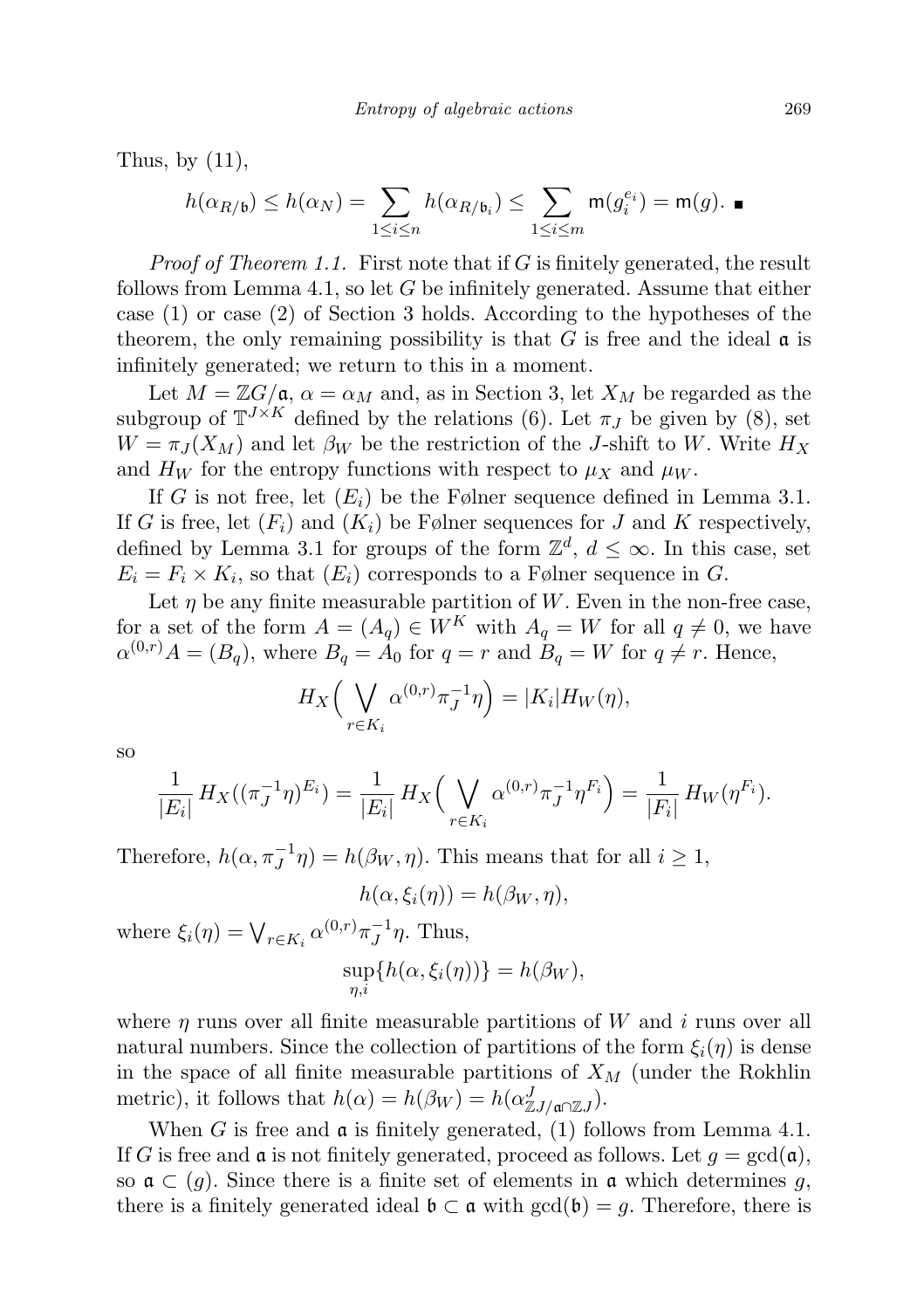a chain of surjective  $\mathbb{Z}G$ -module homomorphisms

$$
\frac{\mathbb{Z}G}{\mathfrak{b}} \to \frac{\mathbb{Z}G}{\mathfrak{a}} \to \frac{\mathbb{Z}G}{(g)}.
$$

Using the result established for finitely generated ideals, we deduce that

$$
\mathsf{m}(g) = h(\alpha_{\mathbb{Z}G/(g)}) \le h(\alpha_{\mathbb{Z}G/\mathfrak{a}}) \le h(\alpha_{\mathbb{Z}G/\mathfrak{b}}) = \mathsf{m}(g).
$$

Finally, note that in the case where  $G$  is not free, it has been shown that

$$
h(\alpha) = h(\alpha_{\mathbb{Z}J/\mathfrak{a}\cap\mathbb{Z}J}^J) = \mathsf{m}(\gcd(\mathfrak{a}\cap\mathbb{Z}J)).
$$

When choosing J in Section 3, if  $J \neq G'$ , we can assume  $J \cong G' \oplus G''$  where  $G''$  is also free. Since the generators of  $\mathfrak a$  lie in  $\mathbb ZG'$ , the result follows.

5. Entropy for general modules. In this section, the calculation of entropy for actions arising from more general modules is pursued. Yuzvinski<sup> $\gamma$ </sup>'s entropy addition formula  $\lceil 25 \rceil$  is useful here. This was generalized to actions of  $\mathbb{Z}^d$ ,  $d < \infty$ , by Lind, Schmidt and Ward in [16]. Schmidt's proof in [22] is more complete and can be adapted for actions of  $\mathbb{Z}^{\infty}$ . The necessary modifications are slightly technical and are consigned to the Appendix.

PROPOSITION 5.1 (Yuzvinskiı̆'s formula for actions of  $G = \mathbb{Z}^{\infty}$ ). Let  $\alpha$  be an algebraic  $\mathbb{Z}^{\infty}$ -action on a compact abelian group X. Then for any closed  $\alpha$ -invariant subgroup Y of X,

(12) 
$$
h(\alpha_X) = h(\alpha_Y) + h(\alpha_{X/Y}).
$$

When  $G = \mathbb{Z}^d$ ,  $d < \infty$ , the ring  $\mathbb{Z}G$  is Noetherian and the technique of prime filtration, using associated primes, is very useful for decomposing algebraic G-actions [22]. For non-Noetherian rings there are several different notions of "associated prime" with a variety of uses [13], but there is no method of prime filtration in general. Nonetheless, Theorem 1.1 facilitates an algorithm similar to prime filtration, using principal primes, that can be used to prove Theorem 1.2.

Let  $G = \mathbb{Z}^d$ ,  $d \leq \infty$ , and recall that  $\mathbb{Z}G$  is a unique factorization domain. For any  $\mathbb{Z}G$ -module M, let  $\mathrm{Ass}^1(M)$  be the set of non-zero principal prime ideals in  $\mathbb{Z}G$  that are annihilators of elements of M. Write  $\operatorname{Ass}_{\mathbb{Z}G}^1(M)$  if emphasis of the underlying ring is required. Note that possibly  $\text{Ass}^1(M) = \emptyset$ . Suppose  $\mathfrak{a} \subset \mathbb{Z}G$  is a non-zero ideal. Then  $\mathrm{Ass}^1(\mathbb{Z}G/\mathfrak{a})$  is the set of principal primes that contain **a**. Hence,  $\text{Ass}^1(\mathbb{Z}G/\mathfrak{a}) = \emptyset$  if and only if  $\gcd(\mathfrak{a}) = 1$ . If  $L \subset M$  are  $\mathbb{Z}G$ -modules then

(13) 
$$
Ass1(M) = Ass1(L) \cup Ass1(M/L).
$$

*Proof of Theorem 1.2.* Suppose that  $M$  is a torsion module. Since  $M$  is finitely generated,  $\text{Ass}^1(M)$  is finite. If  $\text{Ass}^1(M) = \emptyset$  then for all  $x \in M$ ,  $\text{Ass}^1(\mathbb{Z}G/\text{ann}(x)) = \emptyset$ , so  $h(\alpha_{\mathbb{Z}G/\text{ann}(x)}) = 0$  for all  $x \in M$ . Since there is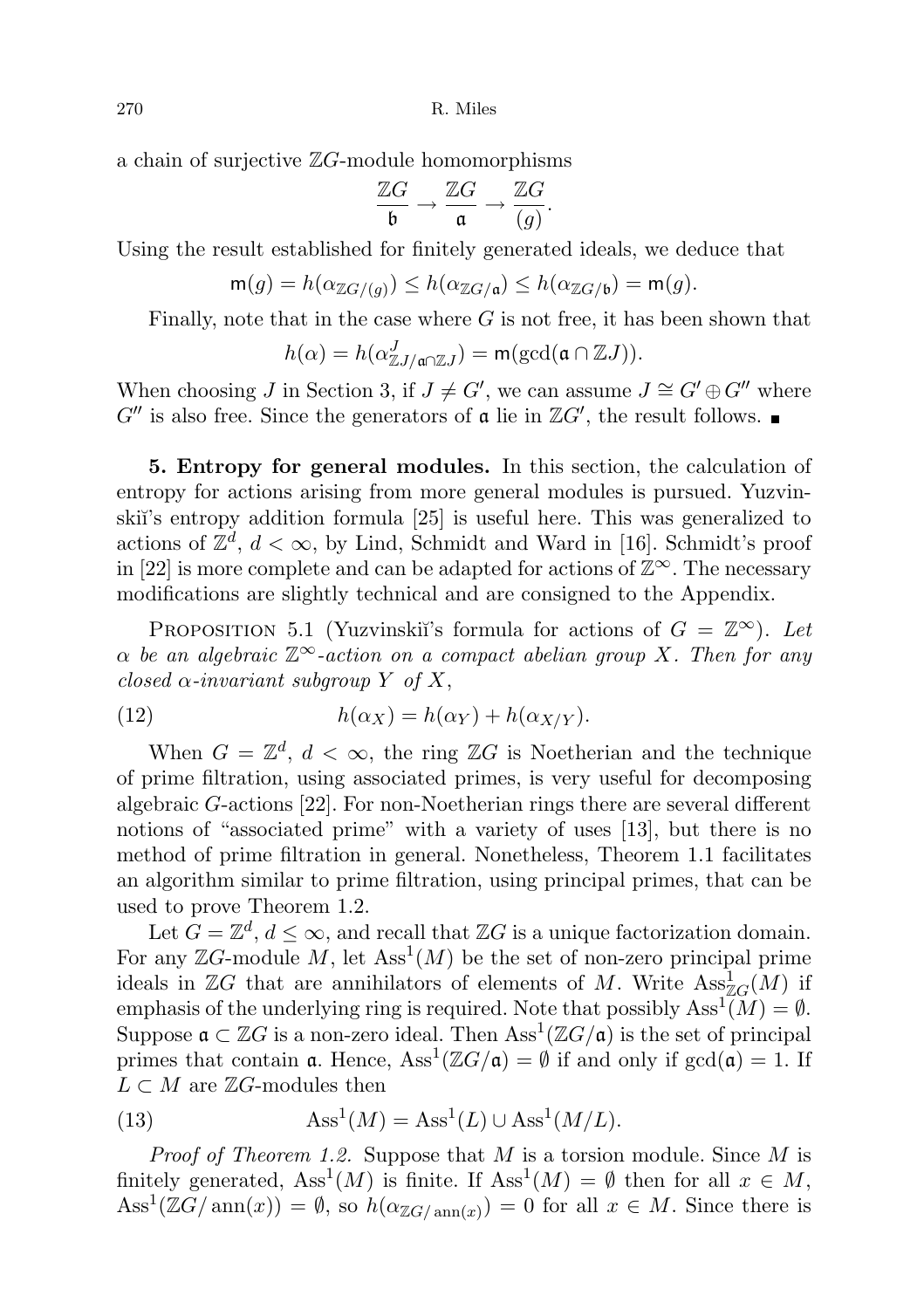a surjective module homomorphism  $\bigoplus_{x \in M} \mathbb{Z}G/\text{ann}(x) \to M$ , this means  $h(\alpha_M) = 0$  and (2) follows.

Now assume  $\text{Ass}^1(M) \neq \emptyset$  and proceed using the following algorithm. Set  $M_0 = \{0\}$ . There exists  $x \in M$  such that  $ann(x) = \mathfrak{p}_1$  for some  $\mathfrak{p}_1 \in$ Ass<sup>1</sup>(M). Let  $M_1 = \mathbb{Z}Gx$ , consider  $M/M_1$  and note that Ass<sup>1</sup>( $M/M_1$ ) ⊂ Ass<sup>1</sup>(M). If Ass<sup>1</sup>(M/M<sub>1</sub>) =  $\emptyset$ , terminate the algorithm. Otherwise, there exists  $y \in M \setminus M_1$  such that  $ann(y + M_1) = \mathfrak{p}_2$  for some  $\mathfrak{p}_2 \in \text{Ass}^1(M)$ . Set  $M_2 = \mathbb{Z}Gy + M_1$ . Note that  $M_i/M_{i-1} \cong \mathbb{Z}G/\mathfrak{p}_i$ ,  $i = 1, 2$ . Continuing in this way, we obtain a chain of submodules

$$
(14) \t\t\t M_0 \subset M_1 \subset \cdots
$$

of M, possibly terminating at  $M_n$  say, with  $\text{Ass}^1(M/M_n) = \emptyset$ . If (14) does terminate in this way, a simple induction using (13) shows that every prime in  $\text{Ass}^1(M)$  must appear at least once in  $\mathfrak{p}_1, \ldots, \mathfrak{p}_n$ . If the chain does not terminate, since  $\text{Ass}^1(M)$  is finite, at least one prime in  $\text{Ass}^1(M)$  must appear infinitely often in the sequence  $(\mathfrak{p}_i)$ .

We may localize (14) at any prime  $\mathfrak{q} \in \text{Ass}^1(M)$  to obtain a new module chain

$$
(M_0)_{\mathfrak{q}} \subset (M_1)_{\mathfrak{q}} \subset \cdots
$$

and

$$
(M_i)_{\mathfrak{q}}/(M_{i-1})_{\mathfrak{q}} \cong (M_i/M_{i-1})_{\mathfrak{q}} \cong (\mathbb{Z}G/\mathfrak{p}_i)_{\mathfrak{q}} = \begin{cases} \mathbb{K}(\mathfrak{p}_i) & \text{if } \mathfrak{p}_i = \mathfrak{q}, \\ \{0\} & \text{if } \mathfrak{p}_i \neq \mathfrak{q}. \end{cases}
$$

If (14) terminates with  $M_n \neq M$ , note also that  $(M/M_n)_{\mathfrak{q}} = \{0\}$  as  $M/M_n$ is a torsion module and  $\text{Ass}^1(M/M_n) = \emptyset$ . Thus, each  $\mathfrak{q} \in \text{Ass}^1(M)$  appears with a well-defined multiplicity, namely  $\dim_{\mathbb{K}(\mathfrak{a})} M_{\mathfrak{q}}$ . Formula (2) follows by induction and Proposition 5.1.

Finally, if M is not a torsion module, then there is a submodule  $L \subset M$ such that  $L \cong \mathbb{Z}G$  and  $h(\alpha_M) \geq h(\alpha_L) = \infty$ .

REMARK 5.2. Just as for  $\mathbb{Z}^d$ -actions,  $d < \infty$ , Theorem 1.2 and (3) combine to give a method for calculating the entropy of any  $\mathbb{Z}^{\infty}$ -action.

The following result is motivated by the subsequent conjecture; evidence for the latter is discussed at the end of the section.

THEOREM 5.3. Let  $G$  be a countable torsion-free abelian group and let  $a \subset \mathbb{Z}$  be a non-zero ideal. Then there exists a chain  $G_0 \leq G_1 \leq \cdots$  of  ${\it free\ subgroups\ of}\ G\ with\ \bigcup_{n\geq 0} G_n = G\ and\ G_n/G_0\ finite\ such\ that$ 

(15) 
$$
h(\alpha_{\mathbb{Z}G/\mathfrak{a}}) \leq \lim_{n \to \infty} \sum_{\mathfrak{p} \in P} \frac{\mathsf{m}(\mathfrak{p}) \dim_{\mathbb{K}(\mathfrak{p})} (M_n)_{\mathfrak{p}}}{|G_n/G_0|},
$$

where  $M_n = \mathbb{Z}G_n/\mathfrak{a} \cap \mathbb{Z}G_n$  and  $P = \text{Ass}_{\mathbb{Z}G_0}^1(M_0)$ .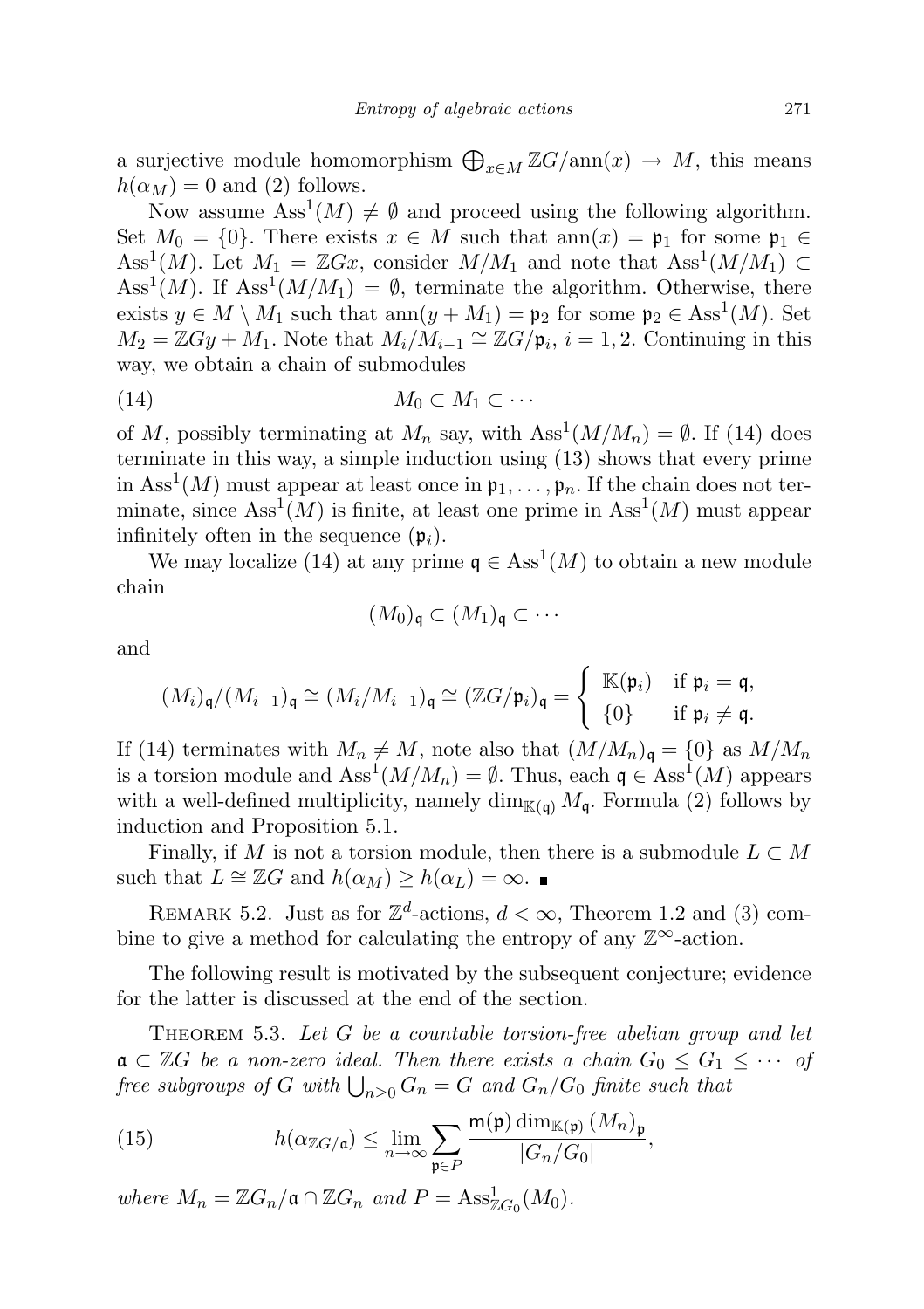CONJECTURE 5.4. Equality holds in  $(15)$ . COROLLARY 5.5. If  $P = \emptyset$ , then  $h(\alpha_{\mathbb{Z}G/\mathfrak{a}}) = 0$ .

A complete algebraic characterization of the property of zero entropy seems difficult, even if equality holds in (15). For further consideration of this issue, see Proposition 6.10 and Section 7.

*Proof of Theorem 5.3.* Let  $G_0 \leq G$  be such that  $G_0$  is free and  $G/G_0$ is a torsion group. Since  $\mathbb{Z}G_0 \subset \mathbb{Z}G$  is an integral extension and  $\mathfrak{a} \neq 0$ ,  $\mathfrak{a} \cap \mathbb{Z}G_0 \neq 0$ . Let  $G_0 \leq G_1 \leq \cdots \leq G$  be a sequence of subgroups such that  $G_n/G_0$  is finite for all  $n \geq 1$  (therefore, each  $G_n$  is free). Let  $N = \mathbb{Z}G/\mathfrak{a}$ and for each  $n \geq 0$ , set  $\mathfrak{a}_n = \mathfrak{a} \cap \mathbb{Z}G_n$ ,  $M_n = \mathbb{Z}G_n/\mathfrak{a}_n$  and  $N_n = \mathbb{Z}G/\mathfrak{a}_n \mathbb{Z}G$ . There is a chain of surjective  $\mathbb{Z}G$ -module homomorphisms

 $N_0 \rightarrow N_1 \rightarrow N_2 \rightarrow \cdots \rightarrow N$ 

and hence a corresponding dual chain of embeddings with the arrows reversed. It follows that  $(h(\alpha_{N_n}^G))$  is decreasing and

(16) 
$$
h(\alpha_N^G) \le \lim_{n \to \infty} h(\alpha_{N_n}^G).
$$

Let  $n \geq 1$ . The proof of Theorem 1.1 shows that

(17) 
$$
h(\alpha_{N_n}^G) = h(\alpha_{M_n}^{G_n}).
$$

On the other hand, since  $G_0$  has finite index in  $G_n$ , by (10),

(18) 
$$
h(\alpha_{M_n}^{G_0}) = |G_n/G_0| h(\alpha_{M_n}^{G_n}).
$$

Combining (17) and (18) gives

(19) 
$$
h(\alpha_{N_n}^G) = \frac{1}{|G_n/G_0|} h(\alpha_{M_n}^{G_0}).
$$

Let  $P = \text{Ass}_{\mathbb{Z}G_0}^1(M_0)$ , so P is finite. If  $\mathfrak{p} \in \text{Ass}_{\mathbb{Z}G_0}^1(M_n)$ , then  $\mathfrak{p}$  is a principal prime containing  $a_0$ , so  $p \in P$ . On the other hand, since there is an injective  $\mathbb{Z}G_0$ -module homomorphism  $M_0 \to M_n$ ,  $P \subset \text{Ass}_{\mathbb{Z}G_0}^1(M_n)$ . Hence,  $\operatorname{Ass}_{\mathbb{Z}G_0}^1(M_n) = P$  and it follows from Theorem 1.2 that

$$
h(\alpha_{M_n}^{G_0})=\sum_{\mathfrak{p}\in P}\mathsf{m}(\mathfrak{p})\dim_{\mathbb{K}(\mathfrak{p})}(M_n)_{\mathfrak{p}}.
$$

Combined with (19) and (16), this gives (15).

From the proof of Theorem 5.3, it can be seen that equality holds in (15) if, given an algebraic G-action  $\alpha$  on a compact abelian group X, a subgroup  $Y \subset X$  and a decreasing sequence  $Y_1 \supset Y_2 \supset \cdots$  of closed  $\alpha$ -invariant subgroups of  $X$  whose intersection is  $Y$ , we have

$$
h(\alpha_Y) = \lim_{n \to \infty} h(\alpha_{Y_n}).
$$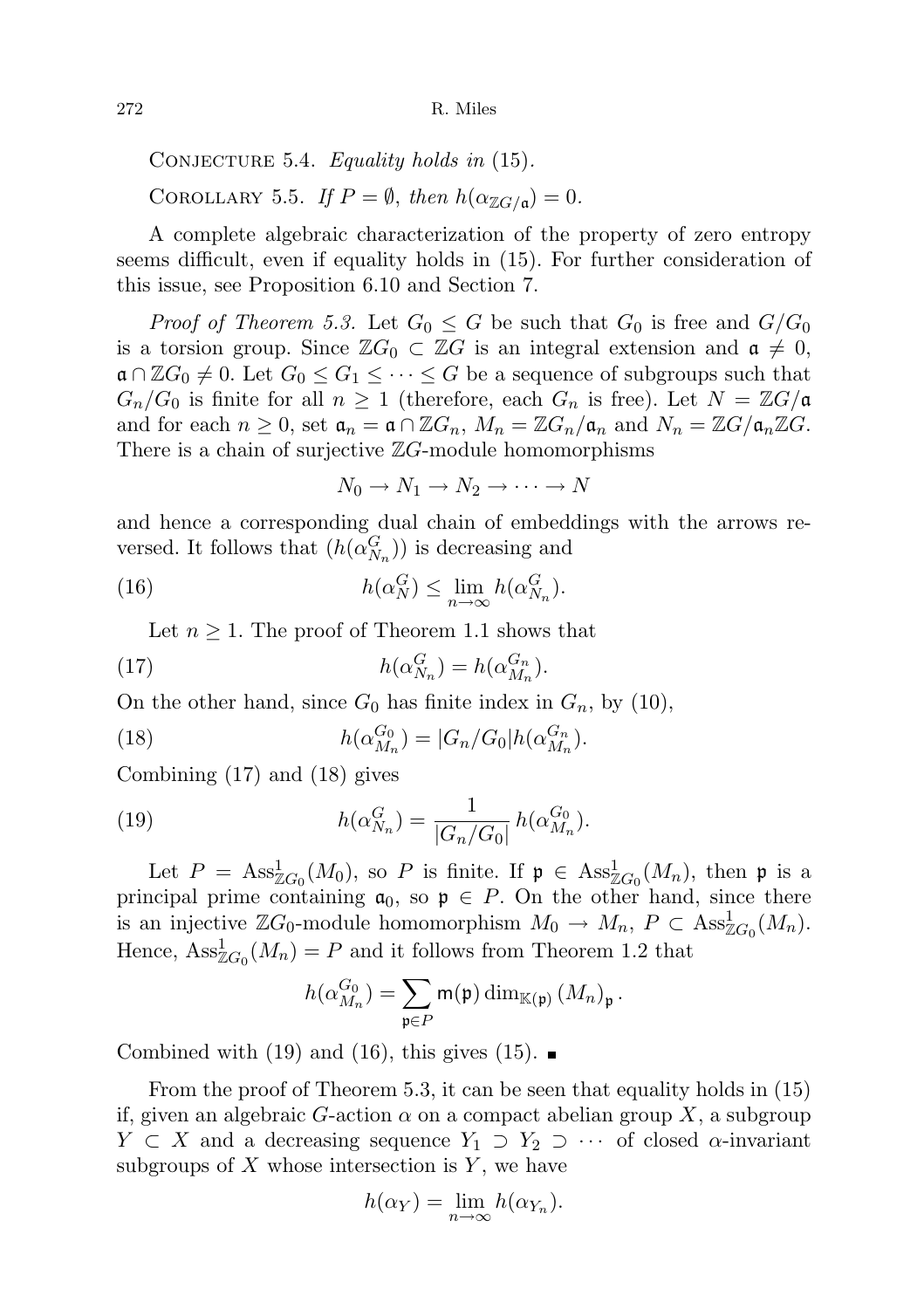$$
h(\alpha_Y) + h(\alpha_{Y_1/Y}) = h(\alpha_{Y_1}) = h(\alpha_{Y_n}) + h(\alpha_{Y_1/Y_n}),
$$

and (3) shows  $h(\alpha_{Y_1/Y_n}) \to h(\alpha_{Y_1/Y})$  as  $n \to \infty$ . Unfortunately, all proofs of Yuzvinskii's formula  $[22]$ ,  $[23]$ ,  $[25]$  use a scaling argument that requires the presence of finite index subgroups in the acting group  $G$ . In general, G may have a shortage of these or no finite index subgroups whatsoever.

6. Subactions and entropy rank. In this section, the entropy of subactions of infinitely generated algebraic actions is considered. This is partly motivated by the potential for obtaining additional information concerning the structure of zero entropy actions. The following example recalls some infinitely generated actions that have finitely generated subactions with finite non-zero entropy.

EXAMPLE 6.1 (Berend's group flows [1]). Berend refers to the following algebraic actions as *group flows*. Let  $G$  be a countable torsion-free abelian group and  $X$  a finite-dimensional compact connected abelian group, or more briefly, a *solenoid*. If  $\alpha$  is a mixing algebraic G-action on X, then for each  $g \in G$ , we have  $0 \leq h(\alpha^g) \leq \infty$ . One of the simplest examples of an infinitely generated action of this kind is given by taking an infinite set  $P = \{p_1, p_2, \dots\}$  of distinct rational primes and considering the collection of automorphisms  $\{x \mapsto px\}_{p\in P}$  on the one-dimensional solenoid  $X = \hat{\mathbb{Q}}$ . This generates an algebraic action of  $G = \mathbb{Z}^{\infty}$ . The corresponding  $\mathbb{Z}G$ module is obtained by identifying  $Z$ G with the ring of Laurent polynomials  $\mathbb{Z}[u_1^{\pm 1}, u_2^{\pm 1}, \dots]$  and defining a ring homomorphism  $\mathbb{Z}G \to \mathbb{Q}$  via the evaluation map  $f \mapsto f(p_1, p_2, \ldots)$ .

We now turn to the proof of Theorem 1.3. This requires the following result, which is sometimes considered to be a generalization of Dirichlet's unit theorem.

THEOREM 6.2 (Samuel [21]). If A is a finitely generated reduced  $\mathbb{Z}$ algebra then the group of units  $A^{\times}$  is finitely generated.

It is also helpful to have an algebraic characterization of mixing. This is provided by  $|22, Th. 1.6|$ .

LEMMA 6.3. Let G be a countable torsion-free abelian group and  $\alpha_M$  an algebraic G-action. Then  $\alpha_M$  is mixing if and only if given any non-zero  $x \in M$  we have  $(g-1)x \neq 0$  for all non-zero  $g \in G$ .

The following results are also required.

LEMMA 6.4. Let  $G = \mathbb{Z}^d$ ,  $d < \infty$ , and let A be a  $\mathbb{Z}G$ -algebra which is a domain. Then  $h(\alpha_F) = h(\alpha_A)$ , where F is the field of fractions of A.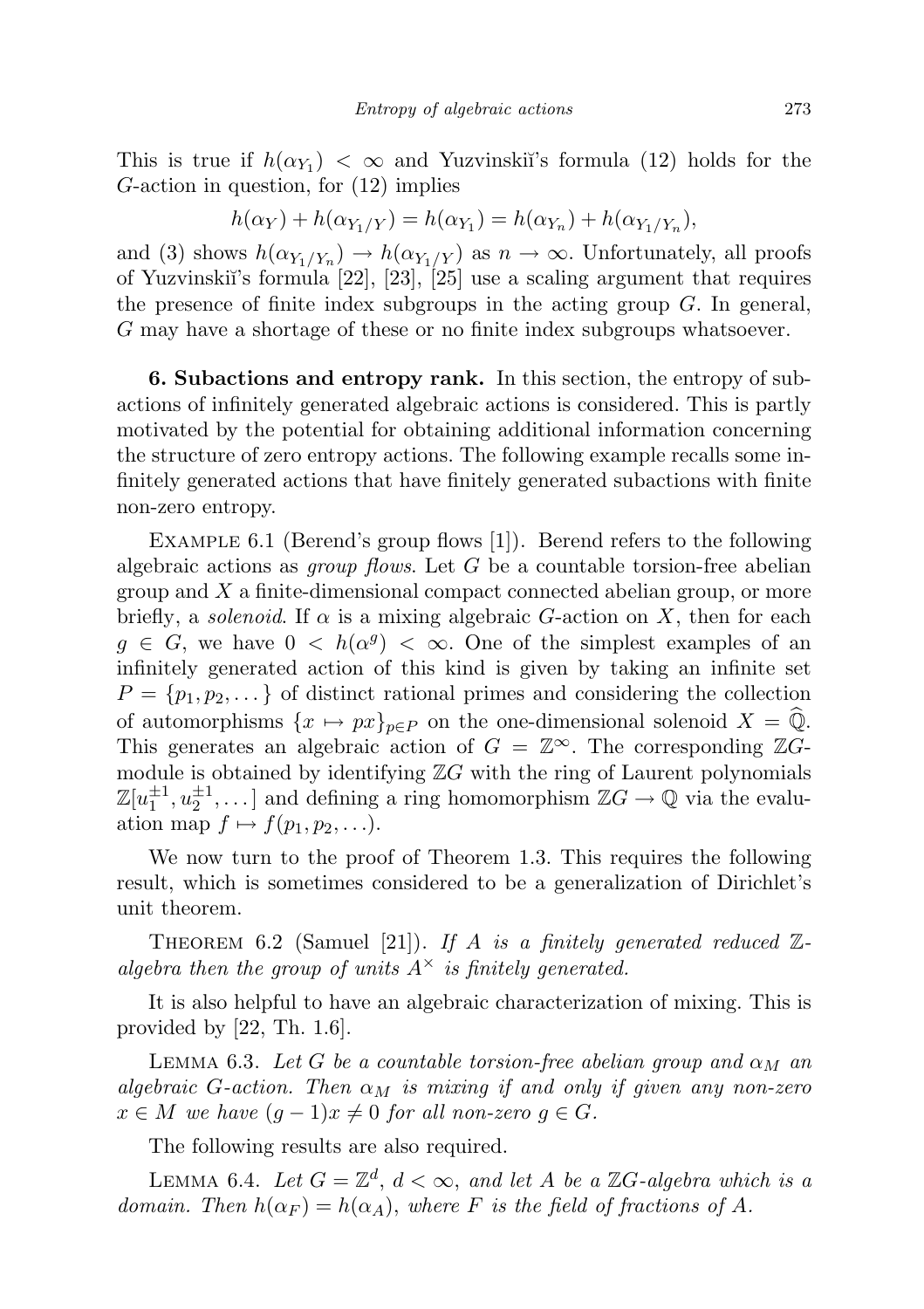*Proof.* For the non-trivial case, suppose A is a torsion  $\mathbb{Z}G$ -module. There is a unique non-zero prime ideal  $\mathfrak{p} \subset \mathbb{Z}G$  such that  $ann(x) = \mathfrak{p}$  for all nonzero  $x \in A$ . Furthermore,  $\mathfrak{p} \subsetneq \text{ann}(y)$  for all non-zero  $y \in K/A$ . Therefore,  $\text{Ass}^1(K/A) = \emptyset$ . The result now follows from Proposition 5.1 and Theorem 1.2.  $\blacksquare$ 

LEMMA 6.5. Let  $J = \mathbb{Z}^d$ ,  $d < \infty$ , and let  $I \leq J$  be a non-trivial subgroup. If K is a Noetherian  $\mathbb{Z} J$ -module and  $h(\alpha_K^I) > 0$ , then  $h(\alpha_{\mathbb{Z} J/\mathfrak{p}}^I) > 0$  for some  $\mathfrak{p} \in \mathrm{Ass}_{\mathbb{Z}J}(K).$ 

*Proof.* For a contradiction, suppose  $h(\alpha_{\mathbb{Z}J/\mathfrak{p}}^I) = 0$  for all associated primes  $\mathfrak{p} \in \text{Ass}_{\mathbb{Z}J}(K)$ . Hence, if  $\mathfrak{q} \supset \mathfrak{p}$  is an ideal of  $\mathbb{Z}J$  then the surjective ZI-module homomorphism  $\mathbb{Z}J/\mathfrak{p} \to \mathbb{Z}J/\mathfrak{q}$  induces a dual inclusion. Therefore,  $h(\alpha_{\mathbb{Z}J/\mathfrak{q}}^I)=0$ . Since K is a Noetherian  $\mathbb{Z}J$ -module, it is possible to take a prime filtration of K over  $ZJ$ . With the use of this filtration, an induction argument applying Proposition 5.1 now shows  $h(\alpha_K^I) = 0$ , giving a contradiction.

*Proof of Theorem 1.3.* Let  $M = \widehat{X}$  be the dual ZG-module and let I be a finitely generated subgroup of G with  $h(\alpha_M^I) > 0$ . Our aim is to show that  $h(\alpha_M^I)=\infty.$ 

Firstly, there is a surjective  $\mathbb{Z}G$ -module homomorphism  $\bigoplus_{x\in M} \mathbb{Z}Gx \to M$ . So,  $h(\alpha_L^I) > 0$  for a cyclic submodule  $L \subset M$  which may be identified with  $\mathbb{Z}\overline{G}/\mathfrak{a}$  for some ideal  $\mathfrak{a} \subset \mathbb{Z}G$ . Let J be a finitely generated subgroup of G containing I and having  $\text{rk}(J) = \text{rk}(G)$ . There is a surjective  $\mathbb{Z}J$ module homomorphism  $\bigoplus_{x \in L} \mathbb{Z} Jx \to L$ , which implies  $h(\alpha_K^I) > 0$  for some cyclic  $\mathbb{Z}J$ -submodule  $K \subset L$ . Using Lemma 6.5, we deduce that there exists  $\mathfrak{p} \in \text{Ass}_{\mathbb{Z}J}(K)$  with  $h(\alpha_{\mathbb{Z}J/\mathfrak{p}}^{I}) > 0$ . Thus,

$$
(20) \t\t\t\t\t h(\alpha^I_{\mathbb{K}(\mathfrak{p})}) > 0.
$$

Because  $rk(J) = rk(G)$ ,  $\mathbb{Z}G$  is an integral  $\mathbb{Z}J$ -algebra. Furthermore, the prime ideal p necessarily contains  $\mathfrak{a} \cap \mathbb{Z} J$ . Therefore, by [10, Prop 9.2], there is a prime ideal  $\mathfrak{q} \subset \mathbb{Z}G$  containing  $\mathfrak{a}$  such that

(21) 
$$
\mathfrak{q} \cap \mathbb{Z}J = \mathfrak{p}.
$$

Since  $\mathfrak{a} \subset \mathfrak{q}$ , there is a surjective ZI-module homomorphism  $L \to \mathbb{Z}G/\mathfrak{q}$ . It follows that

(22) 
$$
h(\alpha_M^I) \ge h(\alpha_L^I) \ge h(\alpha_{\mathbb{Z}G/\mathfrak{q}}^I).
$$

Considering  $\mathbb{Z}G/\mathfrak{q}$  as a  $\mathbb{Z}J$ -algebra, by (21), we see that there is an induced inclusion of fields

(23) 
$$
\mathbb{K}(\mathfrak{p}) \to \mathbb{K}(\mathfrak{q}),
$$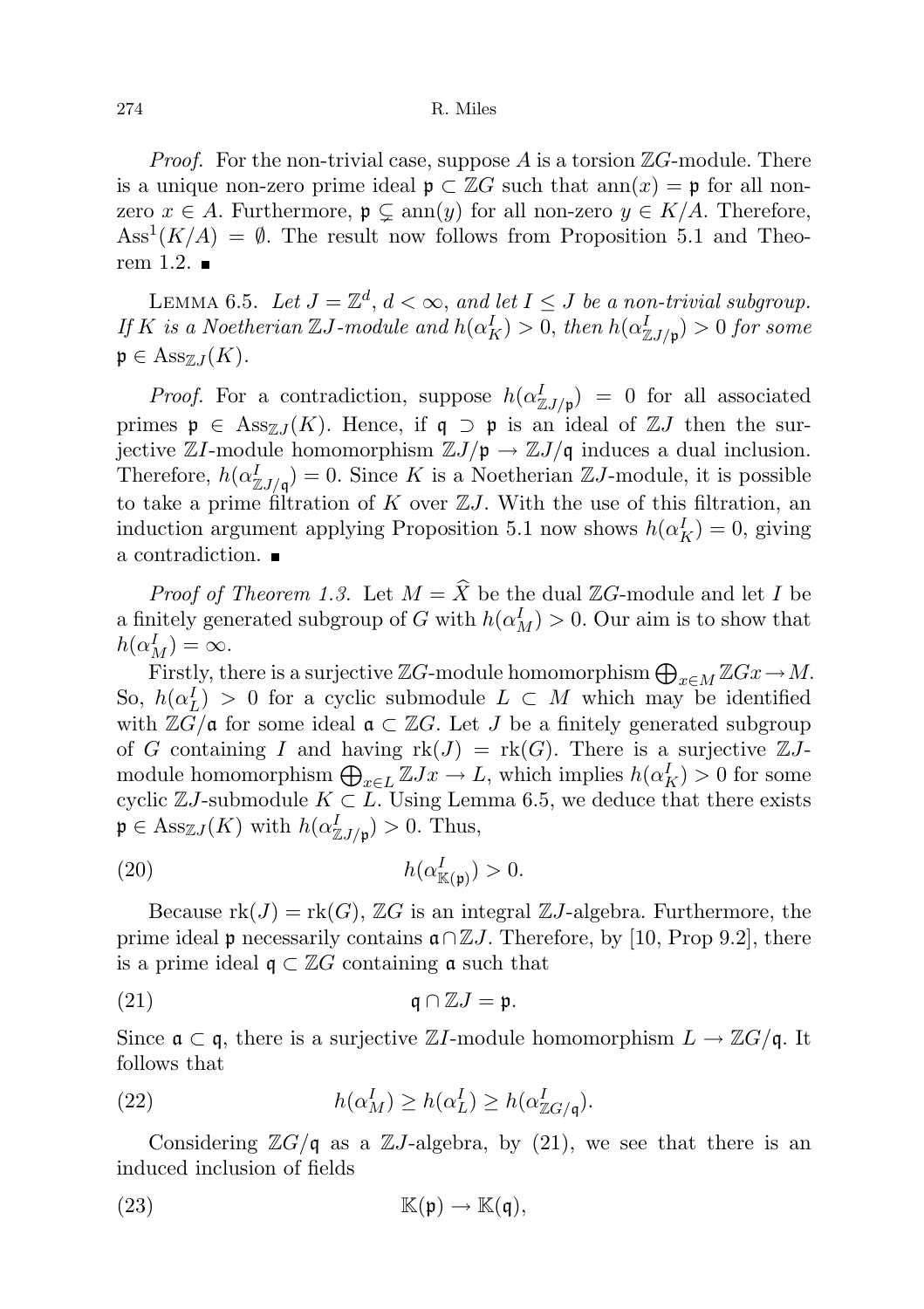and  $\mathbb{K}(\mathfrak{q})$  is a  $\mathbb{K}(\mathfrak{p})$ -vector space. So,

(24)  
\n
$$
h(\alpha_{\mathbb{Z}G/\mathfrak{q}}^I) = h(\alpha_{\mathbb{K}(\mathfrak{q})}^I)
$$
\n
$$
= h(\alpha_{\mathbb{K}(\mathfrak{p})}^I) \dim_{\mathbb{K}(\mathfrak{p})} (\mathbb{K}(\mathfrak{q}))
$$
\n
$$
= h(\alpha_{\mathbb{Z}J/\mathfrak{p}}^I) \dim_{\mathbb{K}(\mathfrak{p})} (\mathbb{K}(\mathfrak{q})),
$$
\n(25)

where the equalities in  $(24)$  and  $(25)$  are obtained using Lemma 6.4.

We claim that  $(\mathbb{Z}G/\mathfrak{q})^{\times}$  is infinitely generated. Suppose not. Then the natural map  $\mathbb{Z}G \to \mathbb{Z}G/\mathfrak{q}$  is not injective on G. That is, there is a non-trivial element  $g \in G$  such that  $g-1 \in \mathfrak{q}$ . Since  $\text{rk}(J) = \text{rk}(G)$ , it follows that there is a non-trivial  $g' \in J$  such that  $g' - 1 \in \mathfrak{q}$ . So,  $g' - 1 \in \mathfrak{p}$  by (21). Since  $\mathfrak{p} \in \text{Ass}_{\mathbb{Z}J}(K)$ , there exists a non-zero  $x \in L$  such that  $(g' - 1)x = 0$ . By Lemma 6.3, this contradicts the mixing hypothesis. Therefore,  $(\mathbb{Z}G/\mathfrak{q})^{\times}$  is infinitely generated.

Now, suppose (23) is a finite extension. Then [10, Th. 4.14] implies that the integral closure of  $\mathbb{Z}J/\mathfrak{p}$  in  $\mathbb{K}(\mathfrak{q})$  is a finitely generated  $\mathbb{Z}J/\mathfrak{p}$ -module and hence so is  $\mathbb{Z}G/\mathfrak{q}$ , as the integral closure contains  $\mathbb{Z}G/\mathfrak{q}$ . It follows that  $\mathbb{Z}G/\mathfrak{q}$  is a finitely generated Z-algebra, which by Theorem 6.2 means  $\mathbb{Z}G/\mathfrak{q}$ has a finitely generated unit group. This contradiction shows that (23) is not finite.

Thus, (25) and (20) give  $h(\alpha_{\mathbb{Z}G/\mathfrak{q}}^I) = \infty$  and hence  $h(\alpha_M^I) = \infty$  by (22).

The following example illustrates the need for the mixing hypothesis in Theorem 1.3.

EXAMPLE 6.6. Let  $G = \mathbb{Z} \times \mathbb{Q}$ , let X be the shift space  $\{0,1\}^{\mathbb{Z}}$  and denote the Z-shift on X by  $\beta$ . For each  $(a, q) \in G$ , define an automorphism  $\alpha^{(a,q)}$  of X by

$$
\alpha^{(a,q)}(x) = \beta^a(x).
$$

This produces an algebraic G-action which is not mixing as  $\alpha^{(0,1)}$  is the identity. Moreover,  $0 < h(\alpha^{(1,0)}) = \log 2 < \infty$ .

If  $\alpha$  is not an algebraic action, Theorem 1.3 also fails to hold.

EXAMPLE 6.7. Suppose  $\{\alpha^t: X \to X\}_{t \in \mathbb{R}}$  is a geodesic flow on a compact Riemannian manifold  $X$  of negative curvature (see [3, Ch. 7, Sec. 4.1]). Then the flow is mixing and  $0 < h(\alpha^1) < \infty$ . The maps  $\alpha^t$ ,  $t \in \mathbb{Q}$ , generate an action of Q and, by Abramov's formula [3, Ch. 3, Th. 2.1], for each non-zero  $t \in \mathbb{Q}$ ,

$$
0
$$

For algebraic Q-actions, it is tempting to try to use Abramov's formula to obtain Theorem 1.3. However, the required conclusion would only follow if the entropy of every element of the action was bounded below by some uniform positive constant. The existence of such a constant would give a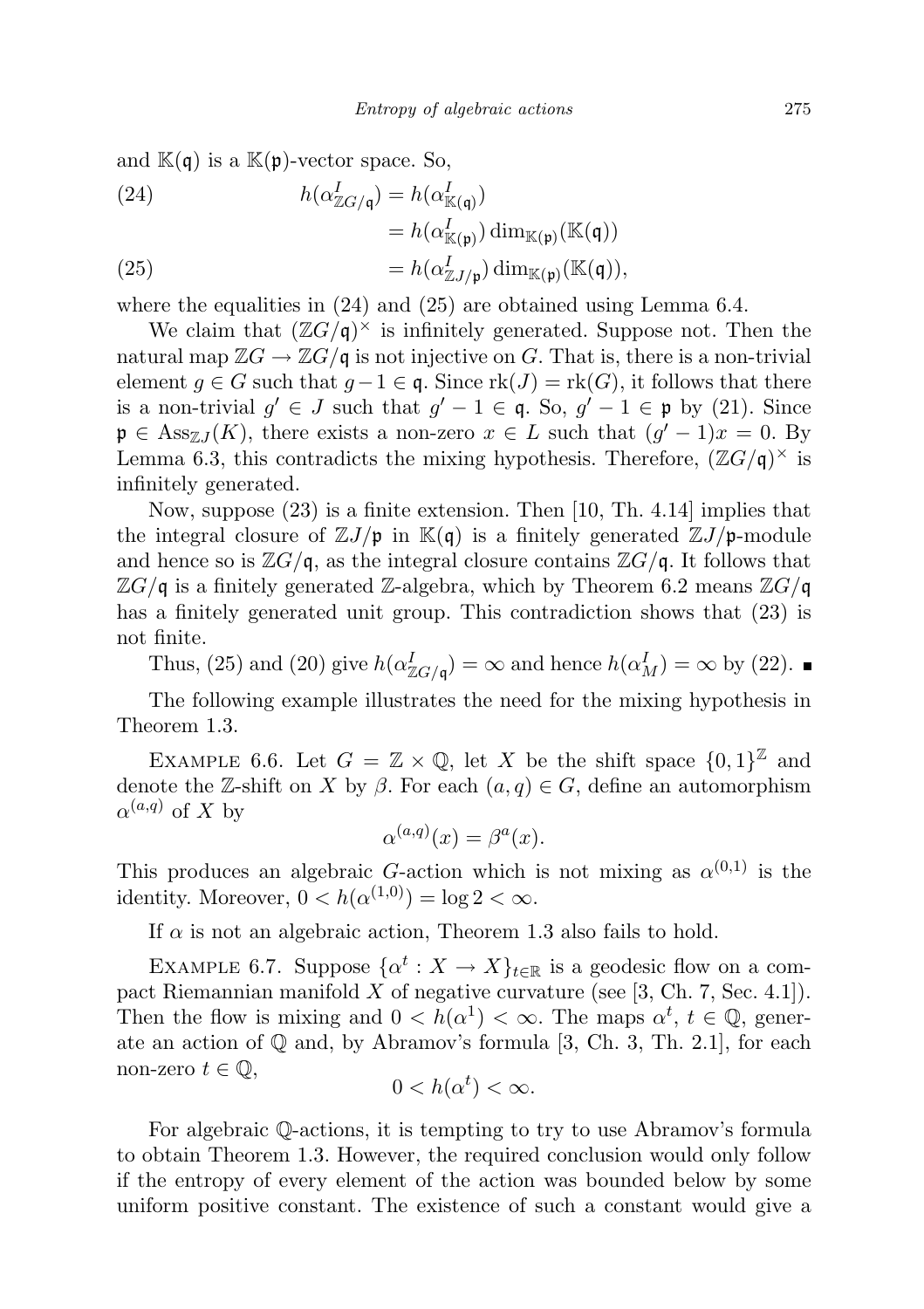solution to Lehmer's problem [12], which asks if zero is an isolated point in the range of Mahler measure; this problem has been open for over seventy years.

We now consider the concept of entropy rank, which generalizes easily from actions of  $\mathbb{Z}^d$ ,  $d < \infty$ , to actions of more general torsion-free abelian groups  $G$ , as follows.

DEFINITION 6.8. An algebraic G-action  $\alpha$  has entropy rank  $k \leq \text{rk}(G)$ if  $h(\alpha^J) < \infty$  for all rank k subgroups J of G and k is minimal with this property. The entropy rank of  $\alpha$  is denoted entrk $(\alpha)$ .

Example 6.1 describes some entropy rank one actions (see also [7]). The definition of entropy rank applies only to actions for which, given any  $J \leq G$ with  $\text{rk}(J) = \text{rk}(G)$ , we have  $h(\alpha_M^J) < \infty$ . In some circumstances, this condition can be difficult to resolve; for example, see [7, Sec. 4] for a connection with Lehmer's problem.

The next result shows how entropy rank is closely related to algebraic dependence. In [7] and [8], the same idea is illustrated using Krull dimension. However, this perspective does not extend directly to our setting; the obvious extension of  $[8, Prop. 7.3]$  is violated by Example 6.1, with P as the set of all rational primes.

Let G be a countable torsion-free abelian group and  $\mathfrak{a} \subset \mathbb{Z}$  an ideal. A prime  $\mathfrak{p} \subset \mathbb{Z}G$  is a minimal prime of  $\mathfrak{a}$  if, given any prime  $\mathfrak{q}$  with  $\mathfrak{a} \subset \mathfrak{q} \subset \mathfrak{p}$ , we have  $q = \mathfrak{p}$ . The set of all such  $\mathfrak{p}$  is denoted Min(a). Let  $\mathfrak{p} \subset \mathbb{Z}G$  be a prime ideal and set

$$
\tau(\mathfrak{p}) = \begin{cases} 1 + \mathrm{tr.deg}(\mathbb{K}(\mathfrak{p})|\mathbb{Q}) & \text{if char}(\mathbb{K}(\mathfrak{p})) = 0, \\ \mathrm{tr.deg}(\mathbb{K}(\mathfrak{p})|\mathbb{F}_p) & \text{if char}(\mathbb{K}(\mathfrak{p})) = p > 0. \end{cases}
$$

THEOREM 6.9. Let G be a countable torsion-free abelian group and  $\alpha_M$ an algebraic G-action. Set

$$
s = \sup \{ \tau(\mathfrak{p}) : \mathfrak{p} \in \text{Min}(\text{ann}(x)), \, x \in M \}.
$$

If  $s < \text{rk}(G)$  then the entropy rank of  $\alpha_M$  is defined. Moreover, whenever it is defined,  $entrk(\alpha_M) \in \{s, s+1\}.$ 

*Proof.* First, we show that if  $s \lt k(G)$ , then all subactions of rank at least s + 1 have finite entropy. Let  $J \leq G$  have  $rk(J) \geq s+1$  and for any ideal  $\mathfrak{b} \subset \mathbb{Z}G$ , let  $\mathfrak{b}' = \mathfrak{b} \cap \mathbb{Z}J$ . Our aim is to show that  $h(\alpha_M^J) = 0$ . Note that

$$
h(\alpha_{\mathbb{Z}G/\operatorname{ann}(x)}^J) = 0 \text{ for all } x \in X \implies h(\alpha_M^J) = 0.
$$

Let  $x \in X$  and  $\mathfrak{a} = \text{ann}(x)$ . Then

$$
h(\alpha_{\mathbb{Z}J/\mathfrak{a}'}^J) = 0 \Rightarrow h(\alpha_{\mathbb{Z}G/\mathfrak{a}}^J) = 0.
$$

Therefore, it suffices to calculate  $h(\alpha_{\mathbb{Z}J/\mathfrak{a}'}^J)$ . Let  $I \leq J$  be a free subgroup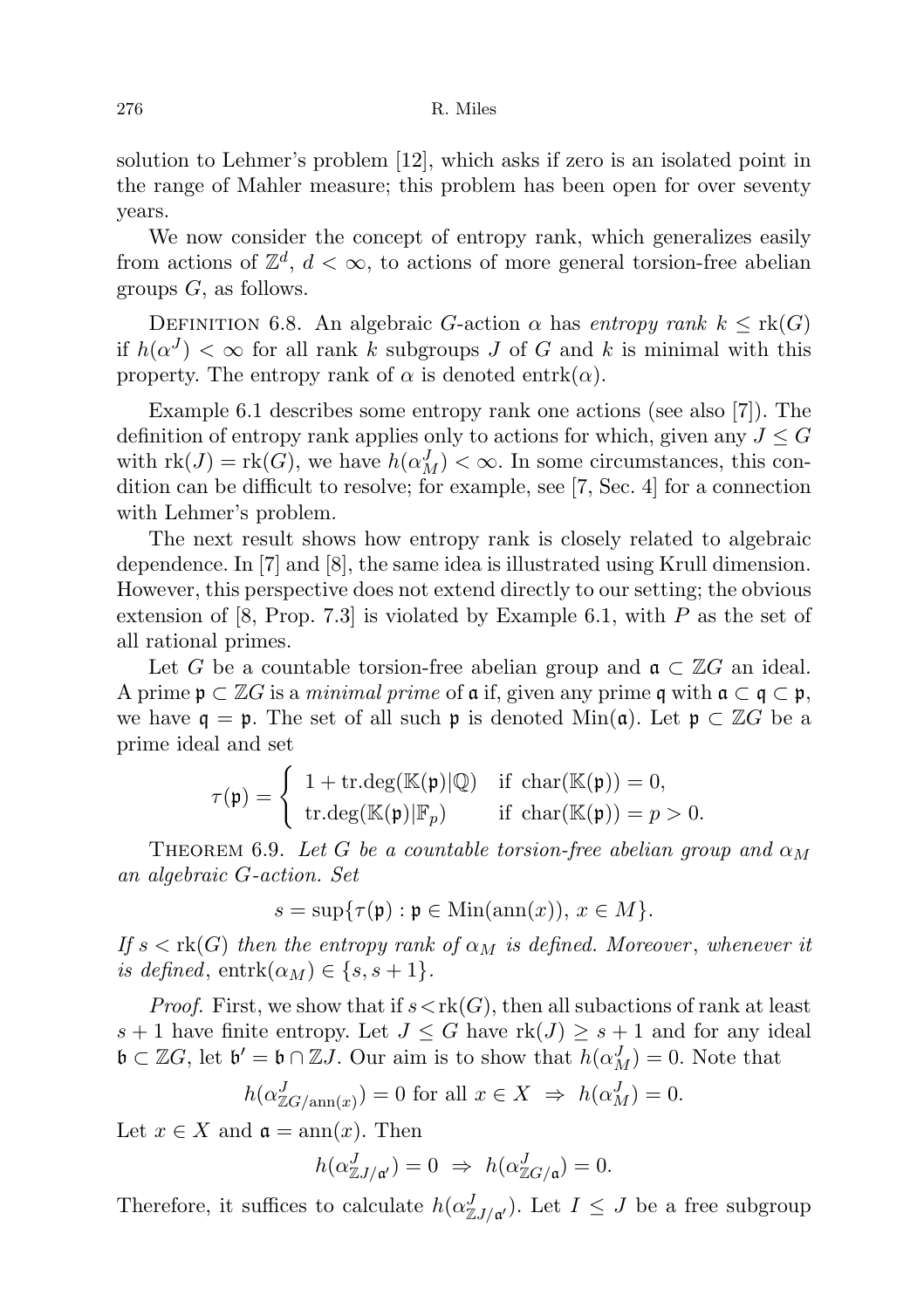such that  $rk(I) = rk(J)$ , and for any ideal  $\mathfrak{b} \subset \mathbb{Z}G$ , set  $\mathfrak{b}'' = \mathfrak{b} \cap \mathbb{Z}I$ . Theorems 1.2 and 5.3 show that

(26) 
$$
h(\alpha_{\mathbb{Z}J/\mathfrak{a}'}^J) \leq h(\alpha_{\mathbb{Z}I/\mathfrak{a}''}^I),
$$

which reduces the problem to showing  $h(\alpha_{\mathbb{Z}I/\mathfrak{a}''}^I)=0$ .

If  $\mathfrak{q} \in \text{Ass}_{\mathbb{Z}I}^1(\mathbb{Z}I/\mathfrak{a}'')$ , then  $\sqrt{\mathfrak{a}''} \subset \mathfrak{q}$  and there is a surjective  $\mathbb{Z}I$ -module If  $\mathfrak{q} \in \operatorname{Ass}_{\mathbb{Z}I}(\mathbb{Z}I/\mathfrak{a}^n)$ , then  $\forall \mathfrak{a}^n \subset \mathfrak{q}$  and there is a surjective  $\mathbb{Z}I$ -module<br>homomorphism  $\mathbb{Z}I/\sqrt{\mathfrak{a}^n} \to \mathbb{Z}I/\mathfrak{q}$ . So, if  $h(\alpha_{\mathbb{Z}I/\sqrt{\mathfrak{a}^n}}^I) = 0$ , then  $h(\alpha_{\$ for all  $\mathfrak{q} \in \text{Ass}^1(\mathbb{Z}I/\mathfrak{a}'')$ . Therefore,

(27) 
$$
h(\alpha_{\mathbb{Z}I/\sqrt{\mathfrak{a}''}}^I) = 0 \Rightarrow h(\alpha_{\mathbb{Z}I/\mathfrak{a}''}^I) = 0.
$$

Thus, in view of (26) and (27), it remains to show that  $h(\alpha_{\mathbb{Z}I/\sqrt{\mathfrak{a}''}}^I)=0$ .

Write Min(
$$
\mathbb{Z}G/\mathfrak{a}
$$
) = { $\mathfrak{p}_1, \mathfrak{p}_2, \ldots$ }. Since  $\sqrt{\mathfrak{a}} = \mathfrak{p}_1 \cap \mathfrak{p}_2 \cap \cdots$ , we have

(28) 
$$
\sqrt{\mathfrak{a}''} = (\sqrt{\mathfrak{a}})'' = \mathfrak{p}_1'' \cap \mathfrak{p}_2'' \cap \cdots
$$

By (28), it follows that the  $\mathbb{Z}I$ -module homomorphism from  $\mathbb{Z}I$  to  $N =$ By (28), it follows that the  $\mathbb{Z}I$ -module homomorphism from  $\mathbb{Z}I$  to  $N = \mathbb{Z}I/\mathfrak{p}_1'' \oplus \mathbb{Z}I/\mathfrak{p}_2'' \oplus \cdots$  given by  $f \mapsto (f + \mathfrak{p}_1'', f + \mathfrak{p}_2'', \dots)$  has kernel  $\sqrt{\mathfrak{a}}''$ , so  $h(\alpha_{\mathbb{Z}I/\sqrt{\mathfrak{a}''}}^I)\leq h(\alpha_N^I).$ 

Hence, the required result will follow by showing  $h(\alpha_{\mathbb{Z}I/\mathfrak{p}''}^I)=0$  for all  $\mathfrak{p}$  =  $\mathfrak{p}_1, \mathfrak{p}_2, \ldots$  To see this, note that there is a natural embedding of domains  $\mathbb{Z}I/\mathfrak{p}'' \to \mathbb{Z}G/\mathfrak{p}$ , so  $\tau(\mathfrak{p}'') \leq \tau(\mathfrak{p}) \leq s$ . Since  $I \cong \mathbb{Z}^{\mathrm{rk}(J)}$ , if  $\mathfrak{p}''$  were principal, it would follow that  $\tau(\mathfrak{p}'') = \text{rk}(J) \geq s+1$ , which is a contradiction. Hence,  $\mathfrak{p}''$ is non-principal and  $h(\alpha_{\mathbb{Z}I/\mathfrak{p}''}^I)=0.$ 

Thus, if  $s < \text{rk}(G)$  then the entropy rank of  $\alpha_M$  is defined, and whenever it is defined,  $\text{entrk}(\alpha_M) \leq s+1$ .

To complete the proof, it is necessary to show that, assuming it is defined, entrk $(\alpha_M) \geq s$ . Let  $x \in M$ ,  $\mathfrak{a} = \text{ann}(x)$  and  $\mathfrak{p} \in \text{Min}(\mathfrak{a})$ . If  $\tau(\mathfrak{p})$  is infinite, it is straightforward to find a subaction of  $\alpha_M$  with infinite rank and infinite entropy. Hence, assume  $\tau(\mathfrak{p})$  is finite and let j be the transcendence degree of  $\mathbb{K}(\mathfrak{p})$  over its prime subfield  $\mathbb{F}$ . So, there exist  $g_1, \ldots, g_j \in G$ such that their images in  $\mathbb{Z}G/\mathfrak{p}$  are algebraically independent over  $\mathbb{F}$ . Let  $I = \langle g_1, \ldots, g_{\tau(\mathfrak{p})-1} \rangle, J = \langle I, g_j \rangle$  and note that  $rk(I) = \tau(\mathfrak{p}) - 1$ .

For any ideal  $\mathfrak{b} \subset \mathbb{Z}G$ , let  $\mathfrak{b}' = \mathfrak{b} \cap \mathbb{Z}J$ . There is an injective  $\mathbb{Z}I$ -module homomorphism  $\mathbb{Z}J/\mathfrak{a}' \to M$ , and a surjective  $\mathbb{Z}I$ -module homomorphism  $\mathbb{Z}J/\mathfrak{a}' \to \mathbb{Z}J/\mathfrak{p}',$  so

(29) 
$$
h(\alpha_{\mathbb{Z}J/\mathfrak{p}'}^I) \le h(\alpha_{\mathbb{Z}J/\mathfrak{a}'}^I) \le h(\alpha_M^I).
$$

Due to the choice of J and the natural embedding  $\mathbb{K}(\mathfrak{p}') \to \mathbb{K}(\mathfrak{p})$ , we have  $\mathfrak{p}' = (\text{char}(\mathbb{F}))$ . So,  $h(\alpha_{\mathbb{ZJ/\mathfrak{p}'}}^I) = \infty$ . Furthermore, by  $(29)$ ,  $h(\alpha_M^I) = \infty$ . Since x and p were arbitrary, we conclude that entrk $(\alpha_M) \geq s$ .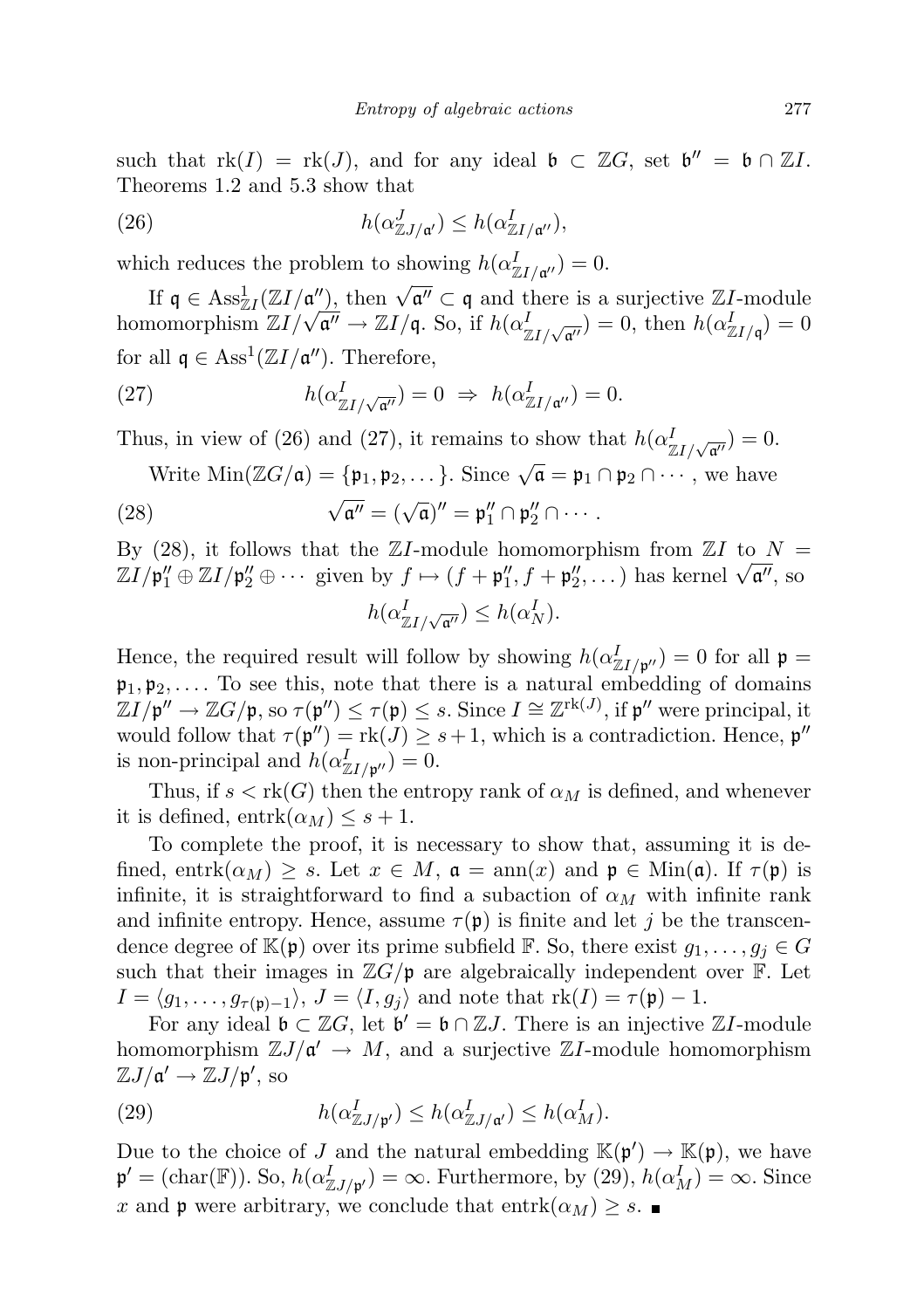Entropy rank may or may not be defined for zero entropy actions. For an example of a zero entropy action for which entropy rank is not defined, consider the following action of  $G = \mathbb{Z}^{\infty}$ . Let  $\mathfrak{p} \subset \mathbb{Z}$  be any finitely generated non-principal prime ideal with  $\mathfrak{p} \cap \mathbb{Z} = 0$ . Then  $h(\alpha_{\mathbb{Z}G/\mathfrak{p}}) = 0$ , but there exists  $J \leq G$  such that  $rk(J) = rk(G)$  and  $\mathfrak{p} \cap \mathbb{Z} J = 0$ . So,

$$
h(\alpha_{\mathbb{Z}J/\mathfrak{p}\cap \mathbb{Z}J}^J)=\infty\ \Rightarrow\ h(\alpha_{\mathbb{Z}G/\mathfrak{p}}^J)=\infty.
$$

When G has finite rank, the following proposition gives a rich supply of zero entropy actions for which entropy rank is defined. It is not clear if the proposition identifies all zero entropy actions (see Section 7). For an ideal  $\mathfrak{a} \subset \mathbb{Z}G$ , let  $\text{Min}^1(\mathfrak{a})$  be the subset of  $\text{Min}(\mathfrak{a})$  consisting of height one primes (that is, the primes  $\mathfrak p$  for which  $(\mathbb ZG)_{\mathfrak p}$  has Krull dimension one).

PROPOSITION 6.10. Let G be a countable torsion-free abelian group and  $\alpha_M$  an algebraic G-action. Suppose that for every non-zero  $x \in M$  and every  $\mathfrak{p} \in \text{Min}^1(\text{ann}(x)),$  there exists a non-zero  $g \in G$  such that  $g - 1 \in \mathfrak{p}$ . Then  $h(\alpha_M^J)=0$  for every  $J\leq G$  such that  $G/J$  is a torsion group.

Proof. As in the proof of Theorem 6.9, this may be seen by considering only free J. Let  $x \in M$ ,  $\mathfrak{a} = \text{ann}(x)$  and consider  $\mathbb{Z}G/\mathfrak{a}$  as a  $\mathbb{Z}J$ -algebra. Since  $\mathbb{Z}G$  is integral over  $\mathbb{Z}J$ , it follows from [10, Prop. 9.2] that

$$
\mathrm{Ass}^1_{\mathbb{Z} J}(\mathbb{Z} G/\mathfrak{a}) = \{ \mathfrak{p} \cap \mathbb{Z} J : \mathfrak{p} \in \mathrm{Min}^1(\mathfrak{a}) \}.
$$

Hence, if  $\text{Min}^1(\mathfrak{a}) = \emptyset$ , then  $h(\alpha_{\mathbb{Z}G/\mathfrak{a}}^J) = 0$ . If  $\text{Min}^1(\mathfrak{a}) \neq \emptyset$ , a similar argument to that used in the proof of Theorem 1.3 shows that for each  $\mathfrak{p} \in \text{Ass}_{\mathbb{Z}J}^1(\mathbb{Z}G/\mathfrak{a})$ , there exists a non-zero  $g' \in G$  such that  $g' - 1 \in \mathfrak{p}$ . So, by [22, Th. 19.5],  $m(\mathfrak{p}) = 0$  and again  $h(\alpha_{\mathbb{Z}G/\mathfrak{a}}^J) = 0$ . Thus,  $h(\alpha_M^J) = 0$ .

EXAMPLE 6.11. To see that the range  $\{s, s+1\}$  cannot be improved in Theorem 6.9, consider the following two actions of  $G = \mathbb{Z} \times \mathbb{Q}$ . Let  $\overline{\mathbb{Q}}$  be an algebraic closure of  $\mathbb Q$ . Define group homomorphisms  $\phi'_1, \phi'_2 : G \to \overline{\mathbb Q}^\times$  by

$$
\phi'_1(a, b/n) = 2^a
$$
 and  $\phi'_2(a, b/n) = 2^a r_n^b$ ,

where  $r_n$  is the positive real nth root of 3. Then  $\phi'_1$ ,  $\phi'_2$  extend in an obvious way to ring homomorphisms  $\phi_1, \phi_2 : \mathbb{Z}G \to \overline{\mathbb{Q}}$ . Denote their kernels by  $\mathfrak{p}_1, \mathfrak{p}_2$ respectively. Note that

 $\tau(\mathfrak{p}_1) = 1$  and  $\text{entrk}(\alpha_{\mathbb{Z}G/\mathfrak{p}_1}) = 1$ ,

because  $X_{\mathbb{Z}G/\mathfrak{p}_1}$  is a solenoid. However,

 $\tau(\mathfrak{p}_2) = 1$  and  $\text{entrk}(\alpha_{\mathbb{Z}G/\mathfrak{p}_2}) = 2.$ 

To verify the final statement, first note that by Proposition 6.10, all rank 2 subactions have zero entropy. On the other hand, Lemma 6.3 shows  $\alpha_{\mathbb{Z}_G/p_2}$ is mixing, and since  $h(\alpha_{\mathbb{Z}G/\mathfrak{p}_2}^{(1,0)}) > 0$ , it follows that  $h(\alpha_{\mathbb{Z}G/\mathfrak{p}_2}^{(1,0)}) = \infty$ , by Theorem 1.3.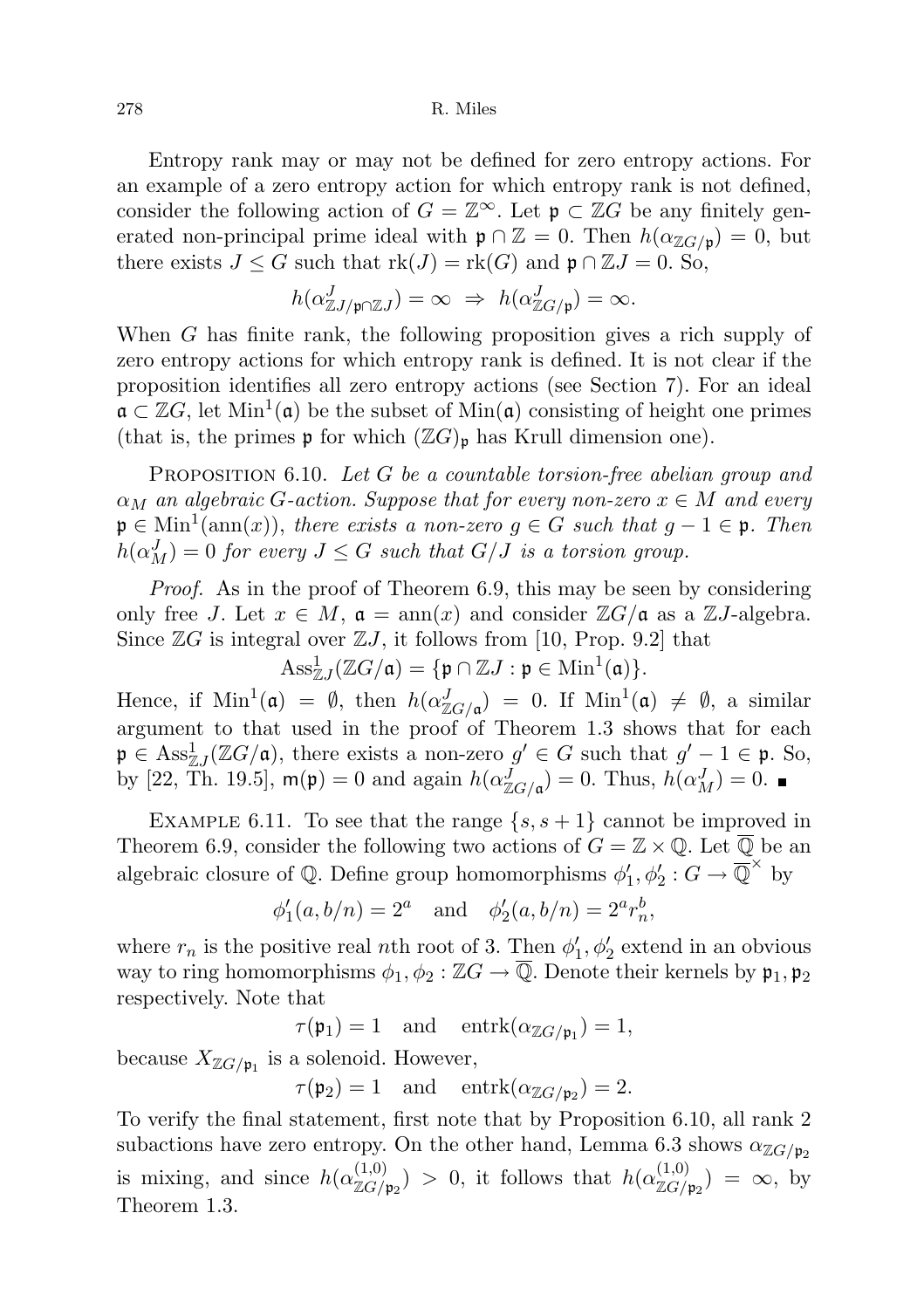7. Concluding remarks and problems. 1. For a  $\mathbb{Z}^{\infty}$ -action  $\alpha_M$  arising from a cyclic module M, Theorem 1.1 shows that  $h(\alpha_M)$  is also the entropy of some algebraic  $\mathbb{Z}^d$ -action,  $d < \infty$ . Is a similar statement true for all algebraic  $\mathbb{Z}^{\infty}$ -actions?

2. It is expected that Yuzvinski<sup>'</sup>s formula (12) holds for all countable residually finite (not necessarily abelian) groups. If (12) holds for all countable torsion-free abelian groups  $G$ , not only is Conjecture 5.4 true, but together with (12) and (3), this gives a method for calculating the entropy of any algebraic G-action. Ward and Zhang's [24] extension of the Abramov– Rokhlin formula provides some hope that (12) might hold in the generality required, although it is interesting to note that Elek [11] has found situations where (12) fails in the non-amenable setting.

3. Is it possible that the sequence on the right hand side of (15) converges to zero without being eventually zero? Since each term in the sequence can also be expressed as a Mahler measure, an affirmative answer would require a solution to Lehmer's problem.

4. Let M be a countable  $\mathbb{Z}G$ -module. In light of the situation for  $\mathbb{Z}^d$ actions,  $d < \infty$ , is the following statement true:  $h(\alpha_M) = 0$  if and only if for every non-zero  $x \in M$  and every  $\mathfrak{p} \in \text{Min}^1(\text{ann}(x))$ , there exists a non-zero  $q \in G$  such that  $q - 1 \in \mathfrak{p}$ ? Note that the "if" statement is dealt with by Proposition 6.10, and when  $G = \mathbb{Z}^{\infty}$  the "only if" statement follows from Theorem 1.2.

5. If the above statement is true, then Proposition 6.10 shows that for algebraic actions of finite rank groups, the property of zero entropy is sufficient for entropy rank to be defined (this is obvious when  $G$  is finitely generated).

6. A complete algebraic characterization of the property of zero entropy holds potential for an explicit realization of the Pinsker algebra, as in [16, Th. 6.5].

Appendix. The following proof of Proposition 5.1 uses ideas from Schmidt's proof [22, Sec. 14] for  $\mathbb{Z}^d$ -actions,  $d < \infty$ , as a basis. However, there are some developments necessary for the infinite rank case that are not necessarily obvious.

Set  $Z = X/Y$  and just as in [22, Sec. 14] take a Borel cross-section  $s: Z \to X$ , so that  $\theta \cdot s$  is the identity on Z, where  $\theta : X \to Z$  is the quotient map. For each  $g \in G$ , define  $\tau^g : Z \to Y$  by

$$
\tau^g(z) = \alpha_X^g(s(z)) - s(\alpha_Z^g(z)).
$$

For every closed  $\alpha_Y$ -invariant subgroup U of Y, define a measure preserving G-action  $T_{(U)}$  on  $(Z \times Y/U, \mu_Z \times \mu_{Y/U})$  by

$$
T_{(U)}^{g}(z, y + U) = (\alpha_Z^{g}(z), \tau^g(z) + \alpha_{Y/U}^{g}(y + U)).
$$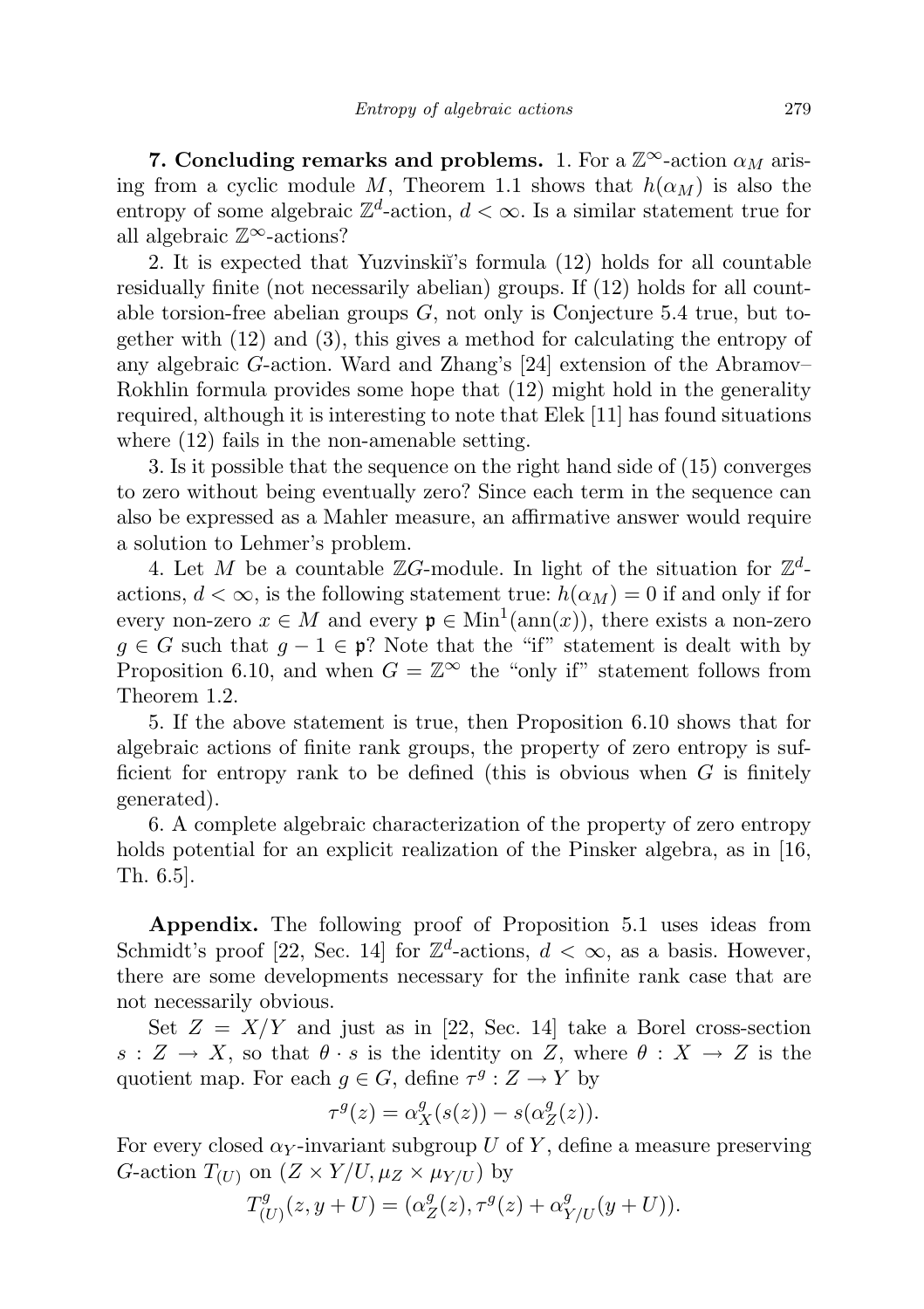Define  $\psi_{(U)}: X/U \to Z \times Y/U$  by

$$
\psi_{(U)}(x+U) = (\theta(x) + U, (x+U) - s(\theta(x))).
$$

Then  $\psi_U \cdot \alpha_{X/U}^g = T_{(U)}^g$  $\int_{(U)}^{g} \psi_{(U)}$  for all  $g \in G$ , and  $h(T_{(U)}^{G'}) = h(\alpha_{X/U}^{G'})$  for any non-trivial  $G' \leq G$ .

For any finite measurable partition  $\xi$  of  $Y/U$  and  $w \in Y/U$ , let  $w + \eta =$  $\{w + B : B \in \eta\}$ . For any finite set  $F \subset G$  and  $z \in Z$ , let  $\xi^F(z) =$  $\mathcal{V}_{g\in F} \tau^g(z) + \alpha^g_{Y/U}(\xi).$ 

First assume Y can be described as the dual of a cyclic module  $\mathbb{Z}G/\mathfrak{a}$ . For a non-trivial case, suppose  $h(\alpha_Y) < \infty$ , so  $a \neq 0$ . Proceeding as in [22, Sec. 14, with the aid of  $[24]$ , we find that  $(12)$  holds if Y is zero-dimensional, and more generally, for any non-trivial  $G' \leq G$ , we have

(30) 
$$
h(\alpha_Z^{G'} \times \alpha_{Y/U}^{G'}) \le h(\alpha_Z^{G'}) + \sup_{n \ge 1} \lim_{i \to \infty} \frac{1}{|F_i|} \int_Z H_{Y/U}(\xi_n^{F_i}|\xi_n^{F_i}(z)) d\mu_Z(z) + \sup_{n \ge 1} \lim_{i \to \infty} \frac{1}{|F_i|} \int_Z H_{Y/U}(\xi_n^{F_i}(z)) d\mu_Z(z)
$$

and

(31) 
$$
h(T_{(U)}^{G'}) \le h(\alpha_Z^{G'}) + \sup_{n \ge 1} \lim_{i \to \infty} \frac{1}{|F_i|} \int_Z H_{Y/U}(\xi_n^{F_i}(z) | \xi_n^{F_i}) d\mu_Z(z) + \sup_{n \ge 1} \lim_{i \to \infty} \frac{1}{|F_i|} \int_Z H_{Y/U}(\xi_n^{F_i}) d\mu_Z(z),
$$

where  $H_{Y/U}$  is the entropy function with respect to  $\mu_{Y/U}$ ,  $(F_i)$  is a Følner sequence in G' and  $(\xi_n)$  is a sequence of finite measurable partitions of  $Y/U$ satisfying  $\sigma(\bigvee_{n\geq 1}\bigvee_{g\in G'}\gamma^g\xi_n)=\mathcal{B}(Y/U).$ 

Since  $\mathfrak{a} \neq 0$ , we may write  $G = J \oplus K$ , where  $J \cong \mathbb{Z}^d$ ,  $d < \infty$ ,  $K \cong \mathbb{Z}^\infty$ and  $\mathfrak{a} \cap \mathbb{Z} J \neq 0$ . Set  $R = \mathbb{Z} J/\mathfrak{a} \cap \mathbb{Z} J$  and note that there is a ring isomorphism between  $\mathbb{Z}G/\mathfrak{a}$  and  $RK/\mathfrak{b}$ , where  $\mathfrak{b} \subset RK$  is an ideal with  $\mathfrak{b} \cap R = 0$ . This means Y identifies with a closed subgroup of  $W^K$ , where  $W = \widehat{R}$ . Let  $\beta = \alpha_R^J$ and define a G-action  $\gamma$  on  $W^K$  by

$$
\gamma^{(b,r)}(w)_q = \beta^b w_{q+r},
$$

where  $w = (w_q) \in W^K$ ,  $(b, r) \in J \times K$ . Under the same identification,  $\alpha_Y$  becomes the appropriate restriction of the G-action  $\gamma$ .

Let  $k \geq 1$ . Since  $h(\beta) < \infty$ , the proof of [22, Th. 14.1] shows that there exists a subgroup  $I_k \leq J$  of index  $k^d$ , a closed zero-dimensional  $\beta^{I_k}$ -invariant subgroup  $V_k$  of W and a sequence  $(\eta_{k,n})$  of finite measurable partitions of  $W_k = W/V_k$  that has the following properties:

$$
\sigma\Big(\bigvee_{n\geq 1}\bigvee_{b\in I_k}\beta^b\eta_{k,n}\Big)=\mathcal{B}(W_k),
$$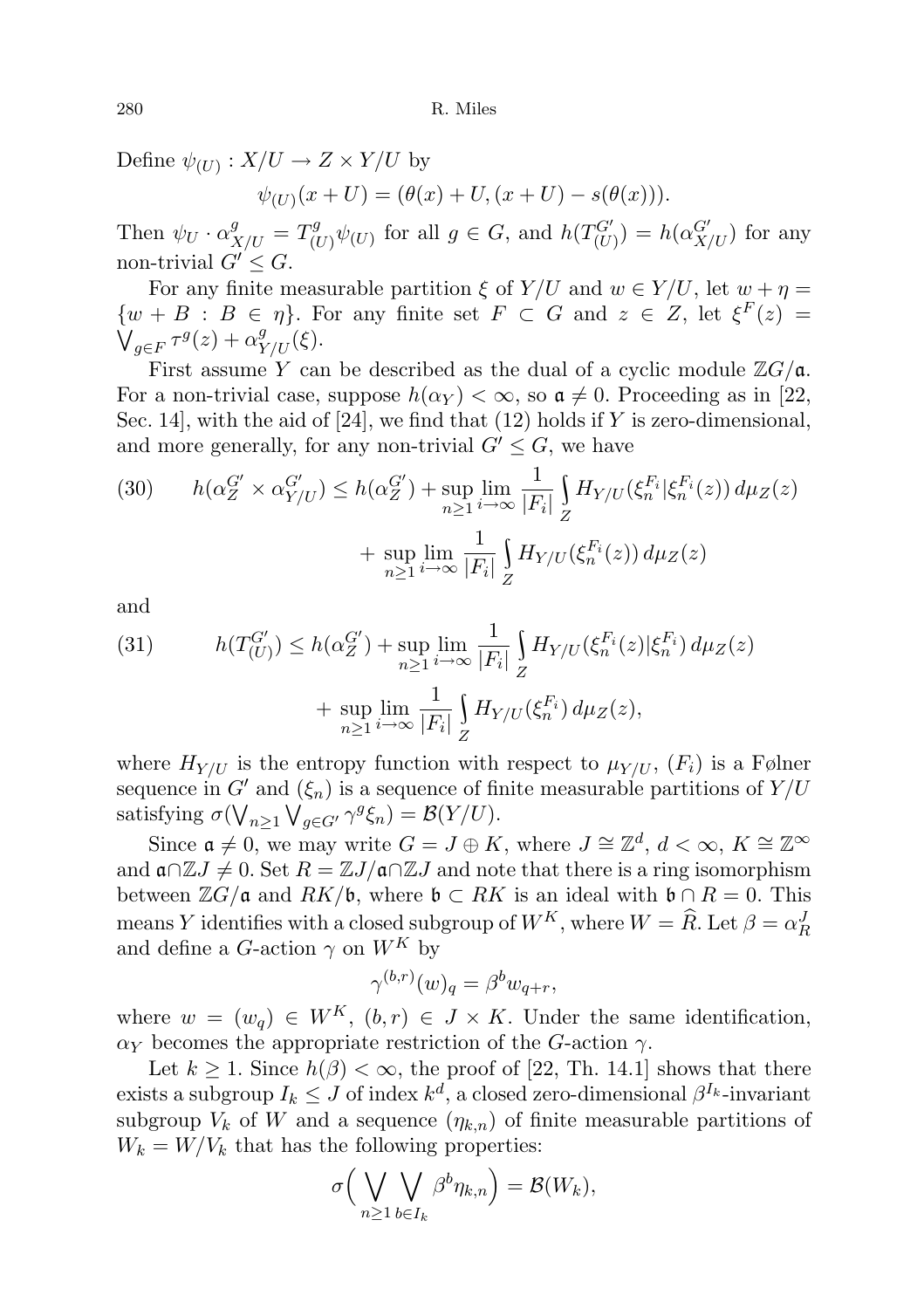and for each  $n \geq 1$ ,  $w \in W_k$  and  $A \in \eta_{n,k}$ , the number of non-empty sets in  ${A \cap B : B \in w + \eta_{n,k}}$  does not exceed  $C_k = C^{dk^{d-1}}$ , where C is a positive integer constant independent of  $k$  and  $n$ .

Let  $Y_k$  be the image of  $Y_{\mu}$  in  $W_k^K$ . So  $Y_k \cong Y/U_k$ , where  $U_k$  is the zero-dimensional group  $Y \cap V_k^K$ . Define  $\phi_k : W_k^K \to W_k$  by  $\phi_k((w_q)) = w_0$ . Let  $\xi_{k,n} = Y_k \cap \phi_k^{-1}$  $\overline{K}_k^{-1} \eta_{k,n}$  and  $G_k = I_k \oplus K$ . Then

$$
\sigma\Big(\bigvee_{n\geq 1}\bigvee_{g\in G_k}\gamma^g\xi_{k,n}\Big)=\mathcal{B}(Y_k).
$$

Furthermore, for each  $n \geq 1$ ,  $w \in Y_k$  and  $A \in \xi_{k,n}$ , the number of non-empty sets in  $\{A \cap B : B \in w + \xi_{n,k}\}\)$  does not exceed  $C_k$ . Just as in [22, Sec. 14], it follows from (30) and (31) that

$$
h(\alpha_Z^{G_k} \times \alpha_{Y_k}^{G_k}) - \log C_k \le h(T_{(U_k)}) = h(\alpha_{X/U_k}^{G_k}) \le h(\alpha_Z^{G_k} \times \alpha_{Y_k}^{G_k}) + \log C_k.
$$

Since (12) holds when Y is zero-dimensional, adding  $h(\alpha_{U_l}^{G_k})$  $U_k^{G_k}$  to both sides and applying (10) gives

$$
h(\alpha_Z) + h(\alpha_Y) - \frac{\log C_k}{k^d} \le h(\alpha_X) \le h(\alpha_Z) + h(\alpha_Y) + \frac{\log C_k}{k^d}.
$$

Since this holds for all  $k \geq 1$ , (12) follows when Y is the dual of a cyclic module.

For more general Y, consider the dual situation. Let  $M = \hat{X}$  be the dual  $\mathbb{Z}G$ -module and let  $L \subset M$  be any submodule. Then there exists a chain of  $\mathbb{Z}G$ -modules

$$
L = L_0 \subset L_1 \subset L_2 \subset \cdots \subset M
$$

such that  $\bigcup_{n\geq 1} L_n = M$  and  $L_n/L_{n-1}$  is isomorphic to a cyclic module for all  $n \geq 1$ . Hence, by the version of (12) just established and by induction,  $h(\alpha_{L_n}) = h(\alpha_L) + h(\alpha_{L_n/L})$  for all  $n \geq 1$ . Applying (3) gives  $h(\alpha_{L_n}) \to$  $h(\alpha_M)$  and  $h(\alpha_{L_n/L}) \to h(\alpha_{M/L})$  as  $n \to \infty$ . Thus,  $h(\alpha_M) = h(\alpha_{M/L}) +$  $h(\alpha_L)$ , which is precisely the dual statement of (12).

#### References

- [1] D. Berend, Multi-invariant sets on compact abelian groups, Trans. Amer. Math. Soc. 286 (1984), 505–535.
- [2] M. Boyle and D. Lind, Expansive subdynamics, ibid. 349 (1997), 55–102.
- [3] L. A. Bunimovich, I. P. Cornfeld, R. L. Dobrushin, M. V. Jakobson, N. B. Maslova, Ya. B. Pesin, Ya. G. Sinaĭ, Yu. M. Sukhov, and A. M. Vershik, Dynamical Systems. II, Encyclopaedia Math. Sci. 2, Springer, Berlin, 1989.
- [4] C. Deninger, Fuglede–Kadison determinants and entropy for actions of discrete amenable groups, J. Amer. Math. Soc. 19 (2006), 737–758.
- [5] C. Deninger and K. Schmidt, Expansive algebraic actions of discrete residually finite amenable groups and their entropy, Ergodic Theory Dynam. Systems 27 (2007), 769–786.